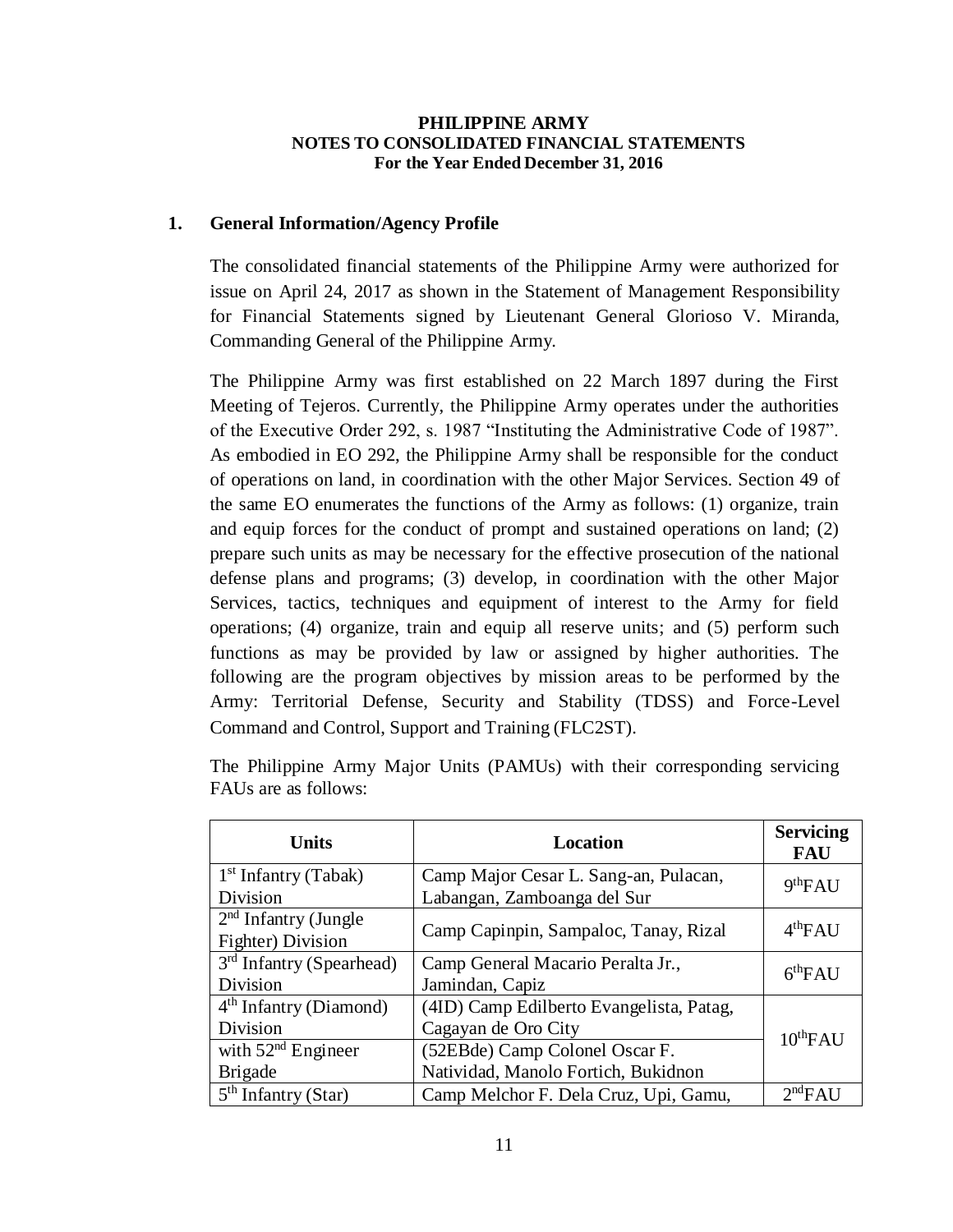| <b>Units</b>                                         | <b>Location</b>                                                        | <b>Servicing</b><br><b>FAU</b> |
|------------------------------------------------------|------------------------------------------------------------------------|--------------------------------|
| <b>Division</b>                                      | Isabela                                                                |                                |
| $6th$ Infantry (Kampilan)<br>Division                | Camp BGen Siongco, Awang, Datu Odin<br>Sinsuat, Maguindanao            | 12 <sup>th</sup> FAU           |
| $7th$ Infantry (Kaugnay)<br>Division<br>AAR, SOCOM   | Fort Magsaysay, Palayan City, Nueva Ecija                              | 3 <sup>rd</sup> FAU            |
| 8 <sup>th</sup> Infantry (Storm<br>Trooper) Division | Camp Lukban, Maulong, Catbalogan City,<br>Samar                        | 8 <sup>th</sup> FAU            |
| $9th$ Infantry (Spear)<br>Division                   | Camp Weene Martillana, Pili, Camarines<br>Sur                          | 5 <sup>th</sup> FAU            |
| $10th$ Infantry (Agila)<br>Division                  | Camp General Manuel T. Yan, Brgy.<br>Tuboran, Mawab, Compostela Valley | 11 <sup>th</sup> FAU           |
| Mechanized Infantry<br>Division & TRADOC             | Camp O'Donnell, Capas, Tarlac                                          | 1 <sup>st</sup> FAU            |
| $51st$ Engineer Brigade                              | Camp Rigoberto J. Atienza, Libis, Quezon<br>City                       | 14 <sup>th</sup> FAU           |
| $53rd$ Engineer Brigade                              | Camp Lapu-lapu, Cebu City                                              | 7 <sup>th</sup> FAU            |
| ASCOM, ASR, ISG,<br>ARESCOM, HPA and<br>Post Units   | Fort Andres Bonifacio, Metro Manila                                    | ASPA/<br>15 <sup>th</sup> FAU  |

#### **2. Statement of Compliance and Basis of Preparation of Financial Statements**

The consolidated financial statements have been prepared in accordance with and comply with the Philippine Public Sector Accounting Standards (PPSAS) issued by the Commission on Audit per COA Resolution No. 2014-003 dated January 24, 2014.

The consolidated financial statements have been prepared on the basis of historical cost, unless stated otherwise. The Statement of Cash Flows is prepared using the direct method.

#### **3. Summary of Significant Accounting Policies**

#### **3.1 Basis of accounting**

The consolidated financial statements are prepared on an accrual basis in accordance with the Philippine Public Sector Accounting Standards (PPSAS).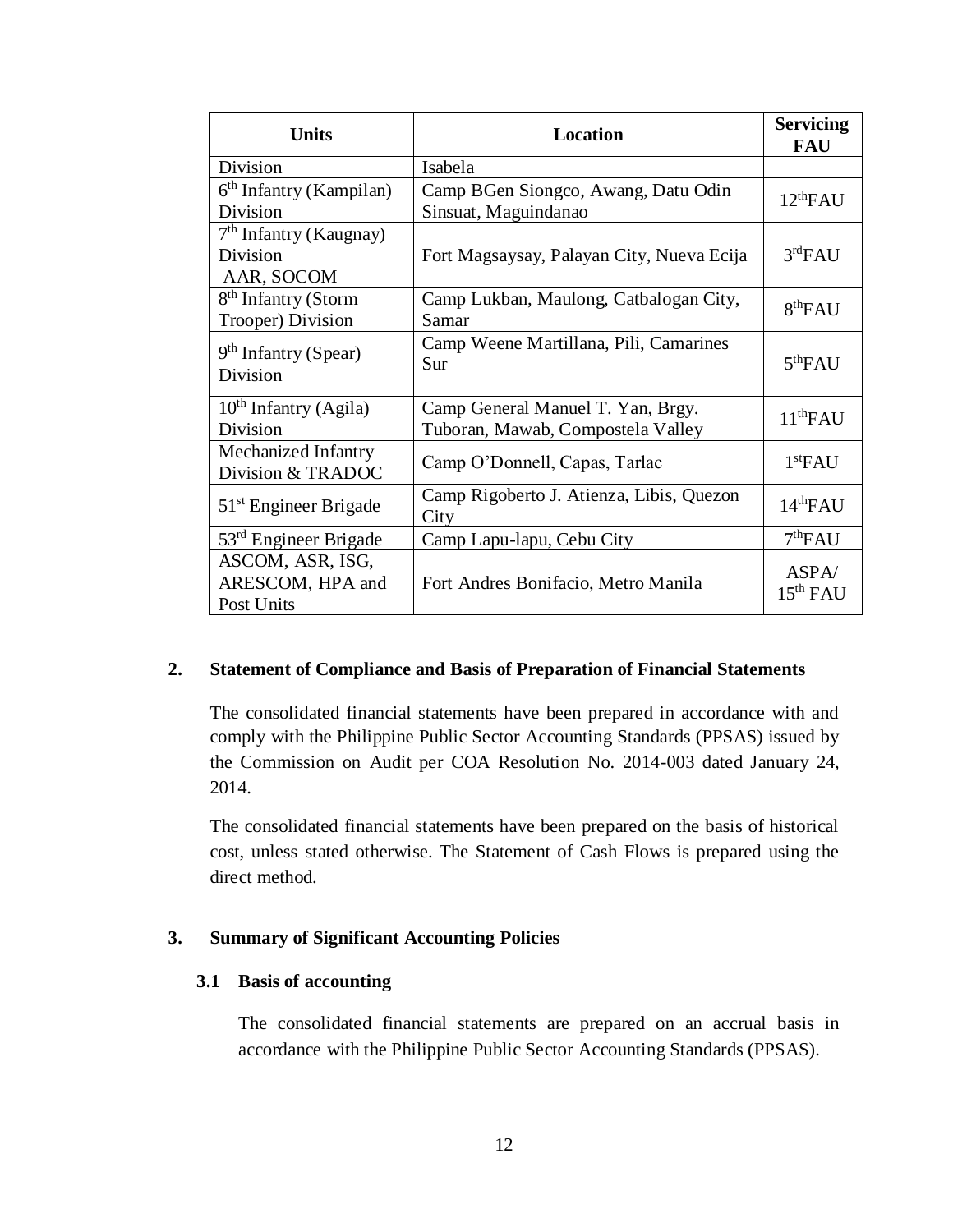### **3.2 Consolidation**

The consolidated financial statements reflect the assets, liabilities, revenues, and expenses of the Headquarters and twenty-one (21) PA major units.

#### **3.3 Cash and cash equivalents**

Cash and cash equivalents comprise cash on hand, cash in bank and treasury deposits.

### **3.4 Inventories**

Inventory is measured at cost and recognized as an expense when utilized or consumed.

### **3.5 Property, Plant and Equipment**

#### *Recognition*

The PPE consists of tangible items that are held for rental to others, or for administrative purposes and are expected to be used during more than one reporting period measured at cost upon recognition.

### *Depreciation Method*

The straight line method of depreciation is adopted and a residual value equivalent to at least five percent of the cost of the PPE is used.

### **3.6 Changes in Accounting Policies and Estimates**

The Philippine Army recognizes the effects of changes in accounting policy retrospectively and recognizes the effects of changes in accounting estimates prospectively by including in surplus or deficit.

The Philippine Army corrects material prior period errors retrospectively in the first set of financial statements authorized for issue after their discovery by:

- Restating the comparative amounts for prior period(s) presented in which the error occurred; or
- If the error occurred before the earliest prior period presented, restating the opening balances of assets, liabilities and net assets/equity for the earliest prior period presented.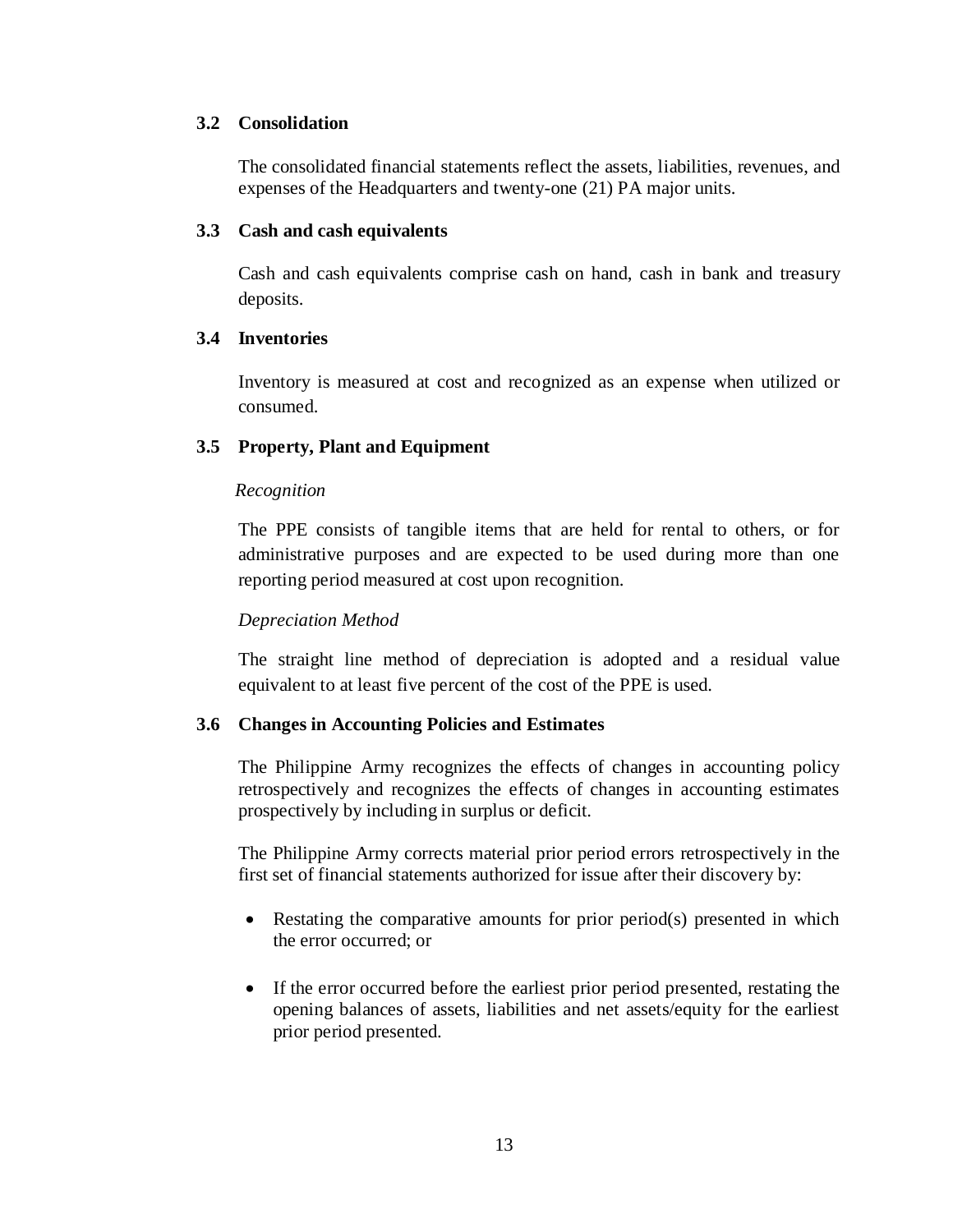### **4. Adjustments on Accumulated Surplus**

Fundamental errors of prior years are corrected by adjusting directly the Accumulated Surplus/ (Deficit) account. Errors affecting current year's operations are charged to the current year's accounts.

### **5. Cash and Cash Equivalents**

| <b>Account</b>                    | 2016              | 2015              |
|-----------------------------------|-------------------|-------------------|
| Cash - Collecting Officers        | 9,640.02<br>P     | P 9,640.02        |
| Cash in Bank-Local Currency,      | 1,215,442,021.64  | 1,162,656,671.09  |
| <b>Current Account (LCCA)</b>     |                   |                   |
| Cash – Treasury/Agency Deposit,   | 204,073,136.81    | 188,742,205.48    |
| Trust                             |                   |                   |
| Cash-Modified Disbursement        |                   | 41,191,028.90     |
| System (MDS), Regular             |                   |                   |
| <b>Cash-Tax Remittance Advice</b> |                   | 170,518,363.29    |
| <b>Total</b>                      | P1,419,524,798.47 | P1,563,117,908.78 |

**5.1** *The Cash-Collecting Officers* account represents the collections to be deposited to the authorized government depository bank*.*

| <b>Office</b> | 2016       | 2015       |
|---------------|------------|------------|
| <b>HPA</b>    | P 9,638.97 | P 9,638.97 |
| $7th$ ID      | 1.05       | .05        |
| <b>Total</b>  | P 9,640.02 | P 9,640.02 |

**5.2** *Cash in Bank – Local Currency, Current Account (LCCA)* pertains to current accounts maintained with Land Bank of the Philippines. The amount includes the obligated fund for the payment of Re-enlistment Clothing Allowance, Special Financial Allowance, Pay & Allowances and Terminal Leave Benefits & Gratuity Claims of military and civilian Army personnel as at 31 Dec 2016. It also includes collection from the AFP Housing Board and other trust liabilities, hospital income, balance of unutilized inter-agency fund transfers and reimbursable fund balance under 72-100RF.

| <b>Office</b> | 2016 |               |   | 2015            |
|---------------|------|---------------|---|-----------------|
| $1st$ ID      | P    | 997,038.24    | P | 1,223,536.96    |
| $2nd$ ID      |      | 1,888,042.50  |   | 6,724,002.21    |
| $3rd$ ID      |      | 1,815,733.53  |   | 1,936,363.53    |
| $4th$ ID      |      | 7,534,413.96  |   | 7,003,761.92    |
| $5th$ ID      |      | 1,288,439.70  |   | 1,639,120.70    |
| $6th$ ID      |      | 10,676,510.38 |   | 2,995,553.38    |
| $7th$ ID      |      | 7,856,212.38  |   | 15, 172, 131.97 |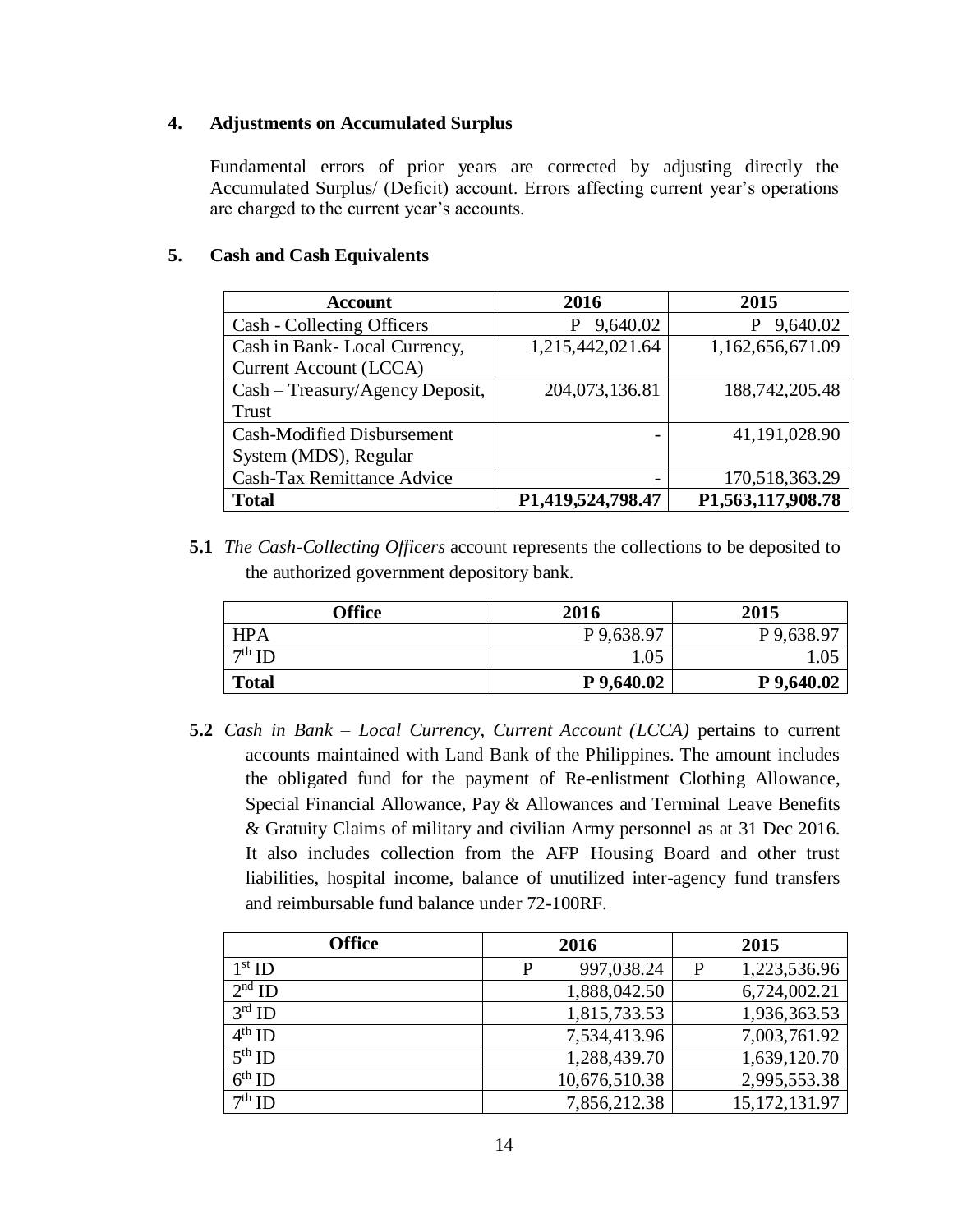| <b>Office</b>         | 2016                  | 2015               |
|-----------------------|-----------------------|--------------------|
| $8th$ ID              | 2,835,211.35          | 5,081,813.80       |
| $9th$ ID              | 244,432.38            | 315,342.64         |
| $10^{\text{th}}$ ID   |                       |                    |
| <b>MID</b>            | 1,084,309.75          | 1,472,147.17       |
| <b>TRADOC</b>         | 876,075.58            | 1,228,991.96       |
| $51st$ EBde           | 15,152,080.53         | 46,772,543.57      |
| $52nd$ EBde           | 195,729,709.70        | 201,531,333.62     |
| $53rd$ EBde           | 5,992,541.87          | 7,927,883.29       |
| 54 <sup>th</sup> EBde |                       |                    |
| $55th$ EBde           | 201,136.20            |                    |
| HPA and post unit     | 961,270,133.59        | 861, 632, 144. 37  |
| <b>Total</b>          | 1,215,442,021.64<br>P | P 1,162,656,671.09 |

**5.3** *Cash-Treasury/Agency Deposit, Trust* consists of trust receipts collected and deposited with National Treasury.

| <b>Office</b>      | 2016                        | 2015              |
|--------------------|-----------------------------|-------------------|
| $1st$ ID           | 920,049.88<br>P             | P<br>908,199.88   |
| $2nd$ ID           | 1,397,096.49                | 1,500,680.49      |
| $3rd$ ID           | 2,754,259.94                | 2,151,461.88      |
| $4^{\text{th}}$ ID | 10,081,770.06               | 9,437,498.39      |
| $5th$ ID           | 2,065,056.63                | 1,911,689.58      |
| $6th$ ID           | 5,711,118.26                | 9,309,605.21      |
| $7th$ ID           | 17,280,974.76               | 13,325,901.51     |
| $8^{\text{th}}$ ID | 4,043,410.01                | 4,212,290.01      |
| $9th$ ID           | 1,349,691.61                | 1,078,379.28      |
| <b>MID</b>         | 98,000.00                   | 53,000.00         |
| $51st$ EBde        | 6,504,442.56                | 7,254,051.56      |
| $52nd$ EBde        | 8,169.40                    | 8,169.40          |
| $53rd$ EBde        | 291,209.13                  | 267,536.38        |
| <b>HPA</b>         | 151,567,888.08              | 137, 323, 741. 91 |
| <b>Total</b>       | 204,073,136.81<br>${\bf P}$ | P 188,742,205.48  |

# **6. Receivables**

| <b>Accounts</b>                |   | 2016             |   | 2015             |
|--------------------------------|---|------------------|---|------------------|
| <b>Accounts Receivable</b>     | P | 293,534.59       | P | 71.07            |
| Due from National Government   |   | 1,025,916,106.81 |   | 810,428,914.31   |
| Agencies                       |   |                  |   |                  |
| Due from Government-Owned      |   | 1,606,092,565.12 |   | 1,345,378,743.02 |
| and/or Controlled Corporations |   |                  |   |                  |
| Due from Bureaus               |   | 290,448.32       |   | 470,356.80       |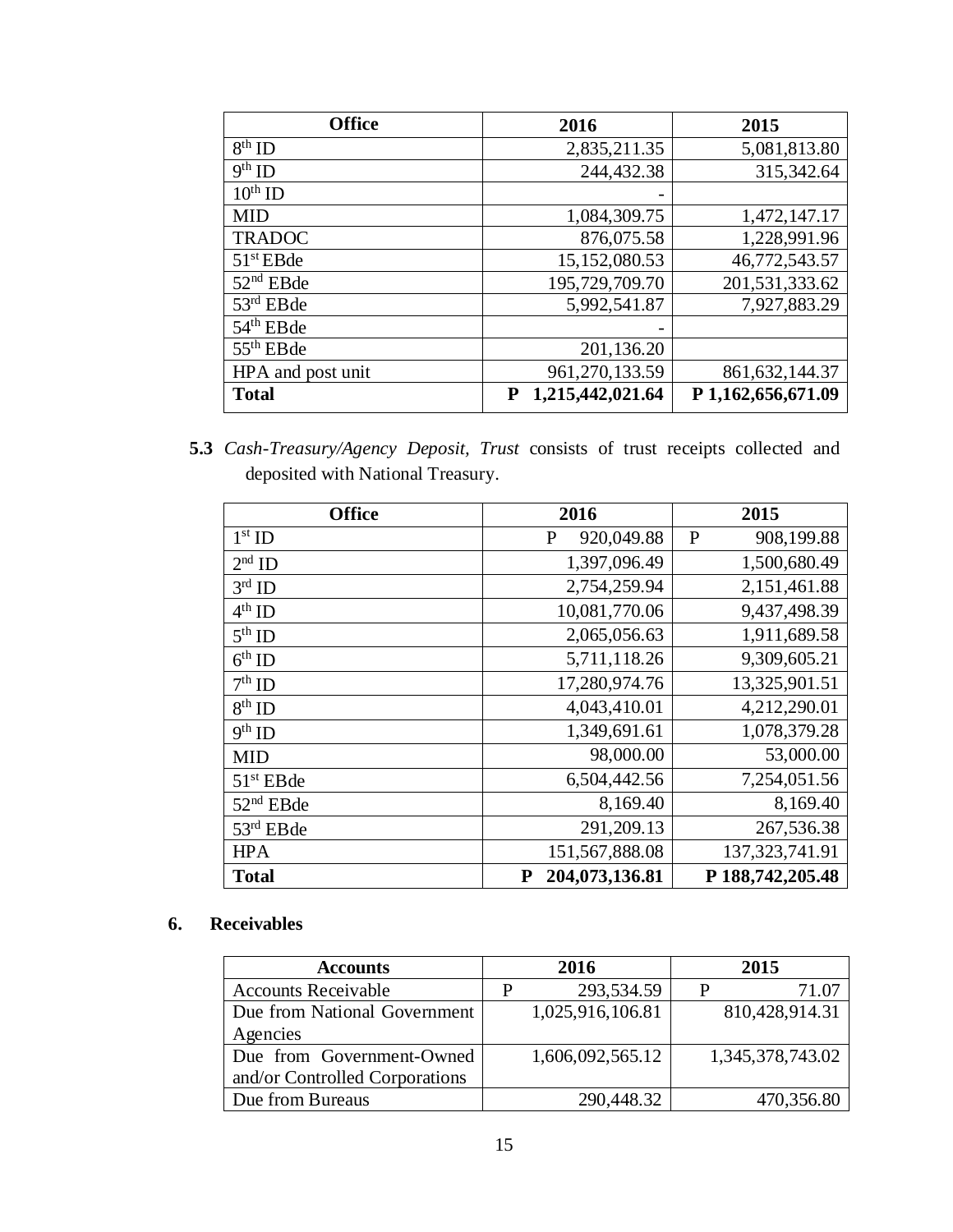| <b>Accounts</b>                       | 2016               | 2015             |
|---------------------------------------|--------------------|------------------|
| Due from Operating Units              | 237,465,279.37     | 381,153,686.42   |
| Due from Other Funds                  | 15,974.62          |                  |
| Receivables-                          | 10,484,406.36      | 10,289,196.58    |
| Disallowances/Charges                 |                    |                  |
| <b>Officers</b><br>from<br>and<br>Due | 3,994,318.80       | 21,637,035.60    |
| Employees                             |                    |                  |
| <b>Other Receivables</b>              | 62,789,429.36      | 22,790,888.52    |
| <b>Total</b>                          | P 2,947,342,063.35 | 2,592,148,892.32 |

**6.1** *Accounts Receivable* represents the amount due arising from overpayment to suppliers.

| <b>Office</b>      | <b>Amount</b> | Less than 30<br>days | <b>Less than</b><br>90 days | 91-365 days |
|--------------------|---------------|----------------------|-----------------------------|-------------|
| $6^{\text{th}}$ ID | 181,852.20    | P 181,852.20         |                             |             |
| $8th$ ID           | 38,082.39     | 38,082.39            |                             |             |
| <b>HPA</b>         | 73,600.00     |                      |                             | P 73,600.00 |
| <b>Total</b>       | 293,534.59    | P 219,934.59         |                             | P 73,600.00 |

**6.2** *Due from National Government Agencies* consists of the unliquidated fund transfers to other offices/units of the National Government such as PS-DBM and Arsenal. The increase in the account is caused by the fund transfers to Government Arsenal for the procurement of ammunitions. The PS-DBM has issued a check for the return of unutilized fund transfers amounting to P97,906,848.63 in January 2017 .

| <b>Office</b>      | <b>PS-DBM</b>               | <b>Arsenal</b>      | <b>OTHERS</b>  |
|--------------------|-----------------------------|---------------------|----------------|
| $1st$ ID           | $\mathbf{P}$<br>779,346.64  |                     |                |
| $2nd$ ID           | 5,212,788.45                |                     |                |
| $4^{\text{th}}$ ID | 276,980.83                  |                     |                |
| $5th$ ID           | 91,732.90                   |                     |                |
| $7th$ ID           | 301,245.01                  |                     |                |
| $10^{th}$ ID       | 190,907.07                  |                     |                |
| <b>MID</b>         | 1,750,297.70                |                     |                |
| <b>TRADOC</b>      | 2,283,373.01                |                     |                |
| $51st$ EBde        | 1,042,841.86                |                     |                |
| $52nd$ EBde        | 205,447.00                  |                     |                |
| $55th$ EBde        | 36,500.00                   |                     |                |
| <b>HPA</b>         | 370,422,490.73              | P 641, 691, 503. 53 | P 1,630,652.08 |
| Sub-total          | 382,593,951.20<br>${\bf P}$ | P 641,691,503.53    | P 1,630,652.08 |
| <b>Total</b>       |                             | P 1,025,916,106.81  |                |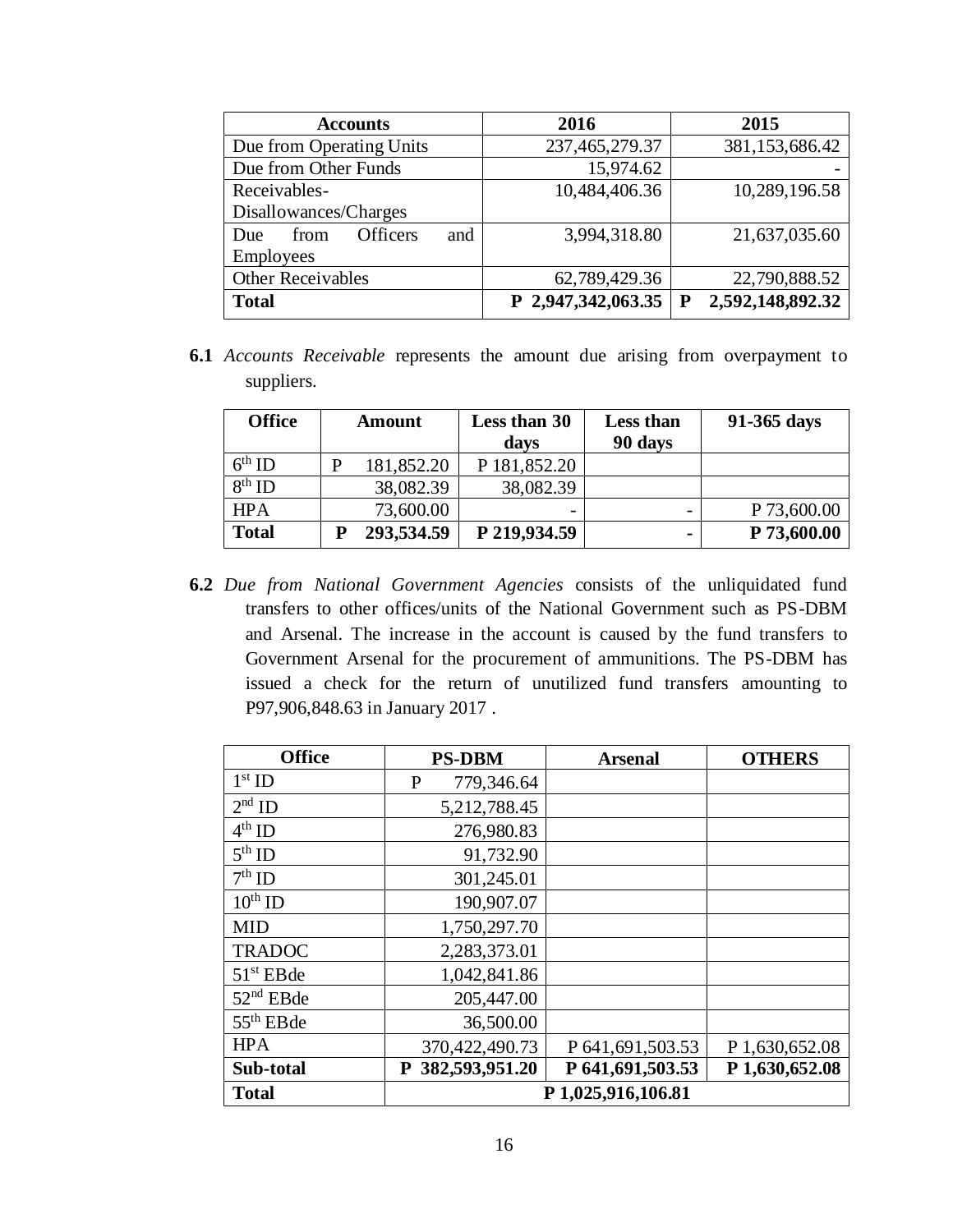| Unit                | <b>Amount</b>      | <b>Current</b>         | <b>Non-Current</b>  |
|---------------------|--------------------|------------------------|---------------------|
| $1st$ ID            | P 779,346.64       | P454,520.99            | P 324,825.65        |
| $2nd$ ID            | 5,212,788.45       | 5,212,788.45           |                     |
| $4th$ ID            | 276,980.83         | 224,584.83             | 52,396.00           |
| $5th$ ID            | 91,732.90          | 91,732.90              |                     |
| $7th$ ID            | 301,245.01         | 301,245.01             |                     |
| $10^{th}$ ID        | 190,907.07         | 190,907.07             |                     |
| <b>MID</b>          | 1,750,297.70       |                        | 1,750,297.70        |
| <b>TRADOC</b>       | 2,283,373.01       |                        | 2,283,373.01        |
| 51 <sup>st</sup> EB | 1,042,841.86       | 257,187.16             | 785,654.70          |
| $52nd$ EB           | 205,447.00         | 192,237.40             | 13,209.60           |
| $55th$ EBde         | 36,500.00          | 36,500.00              |                     |
| <b>HPA</b>          | 1,013,744,646.34   | 631,709,605.56         | 382,035,040.78      |
| <b>Total</b>        | P 1,025,916,106.81 | 638, 671, 309. 37<br>P | 387,244,797.44<br>P |

**6.3** *Due from Government-Owned and/or Controlled Corporations* consists of receivable from PITC for various fund transfers per Agency Outsourcing Request (AOR) which were not yet delivered nor liquidated; National Kidney Institute and Philippine Heart Center representing advance payment for the confinement of Philippine Army personnel which have been dormant since 2007. The PITC has issued a check for the return of the unutilized fund transfers amounting to P105,002,648.58 in January 2017*.*

| Unit             | Amount            | <b>Current</b>     | <b>Non-Current</b> |
|------------------|-------------------|--------------------|--------------------|
| $51^{\rm st}$ EB | 3,500,000.00      |                    | 3,500,000.00       |
| <b>HPA</b>       | 1,602,592,565.12  | P 726, 732, 357.63 | 875,860,207.49     |
| <b>Total</b>     | P1,606,092,565.12 | P 726,732,357.63   | 879,360,207.49     |

- **6.4** *Due from Bureaus* amounting to P290,448.32 represents the unutilized balance of the fund transferred to National Defense College of the Philippines.
- **6.5** *Due from Other Funds* amounting to P15,974.62 represents over payment of Non-Appropriated Funds (NAF) accountability of retired personnel from commutation account to collecting officer.
- **6.6** *Receivables-Disallowances/Charges* represents audit disallowances for various transactions including error in computation and/or overpricing of the claims which had become final and executory.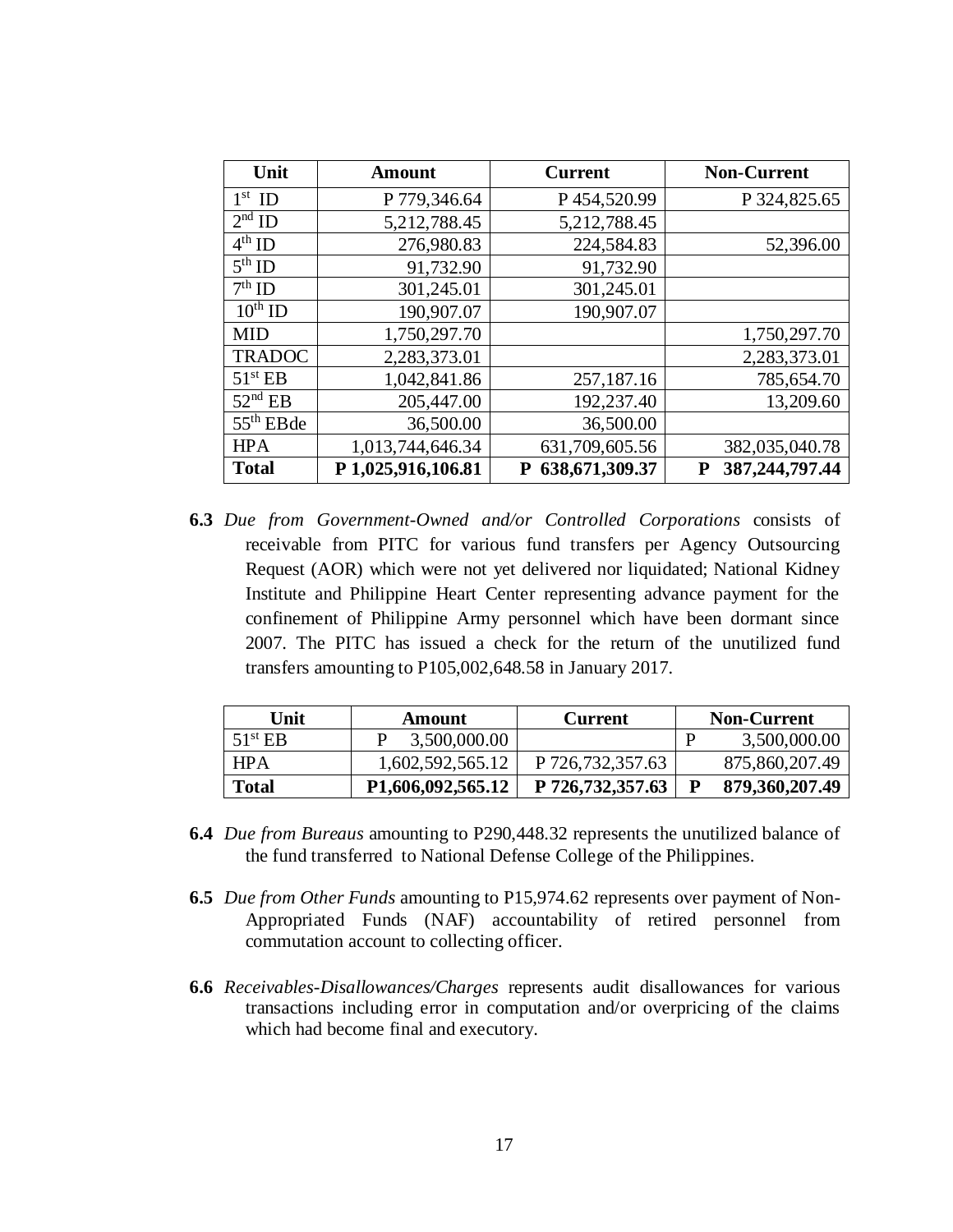| Unit               | <b>Amount</b>  | <b>Less than</b><br>365 days | Over | Over 2<br>Years | <b>Over 3 Years</b> |
|--------------------|----------------|------------------------------|------|-----------------|---------------------|
|                    |                |                              | Year |                 |                     |
| $1st$ ID           | P 451,601.42   |                              |      |                 | P 451,601.42        |
| $3^{\rm rd}$ ID    | 1,017,067.91   |                              |      |                 | 1,017,067.91        |
| $4^{th}$ ID        | 3,282,499.00   |                              |      |                 | 3,282,499.00        |
| $6^{\text{th}}$ ID | 13,781.81      |                              |      |                 | 13,781.81           |
| $9th$ ID           | 111,616.40     |                              |      |                 | 111,616.40          |
| 51 <sup>st</sup>   | 200,475.99     | P200,475.99                  |      |                 |                     |
| <b>HPA</b>         | 5,407,363.83   |                              |      | P132,804.00     | 5,274,559.83        |
| <b>Total</b>       | P10,484,406.36 | P200,475.99                  |      | P132,804.00     | P10,151,126.37      |

**6.7** *Due from Officers and Employees* represents overpayment of salaries and wages and other receivables from officers and employees of the Command. Details are as follows.

| Unit                    | <b>Amount</b> | Less than   | Over 1      | Over 2        | <b>Over 3 Years</b> |
|-------------------------|---------------|-------------|-------------|---------------|---------------------|
|                         |               | 365 days    | Year        | <b>Years</b>  |                     |
| $1st$ ID                | P1,208,394.40 |             |             |               | P1,208,394.40       |
| $3^{\text{rd}}$ ID      | 60,272.01     | P60,272.01  |             |               |                     |
| $5^{\text{th}}$ ID      | 1,249.88      |             |             |               | 1,249.88            |
| $7th$ ID                | 840.50        | 840.50      |             |               |                     |
| $51$ <sup>st</sup> $EB$ | 10,281.28     | 10,281.28   |             |               |                     |
| $52^{\text{nd}}EB$      | 12,459.32     |             |             | P12,459.32    |                     |
| <b>HPA</b>              | 2,700,821.41  | 249,989.16  | P784,817.38 | 1,369,631.70  | 296,383.17          |
| <b>Total</b>            | P3,994,318.80 | P321,382.95 | P784,817.38 | P1,382,091.02 | P1,506,027.45       |

**6.8** *Other Receivables* consists of dormant accounts reclassified from Advances for Operating Expenses, Advances to Officers and Employees and Due from Officers and Employees. This also includes receivable from Bairam Enterprises amounting to P18,454,278.60 for the procurement of CVR Scorpion Tank Spare Parts which remained undelivered and dormant for eight years. The balance is net of impairment allowance of P11,952,686.82.

| Unit         | <b>Amount</b> | <b>Over 3 Years</b> |
|--------------|---------------|---------------------|
| $1st$ ID     | 30,153.20     | 30,153.20           |
| $2nd$ ID     | 5,658,230.81  | 5,658,230.81        |
| $3rd$ ID     | 1,538,423.62  | 1,538,423.62        |
| $4^{th}$ ID  | 619,535.10    | 619,535.10          |
| $6th$ ID     | 6,371,478.31  | 6,371,478.31        |
| $7th$ ID     | 1,366,417.10  | 1,366,417.10        |
| $8^{th}$ ID  | 528,669.37    | 528,669.37          |
| $9th$ ID     | 400,723.42    | 400,723.42          |
| $10^{th}$ ID | 37,978.13     | 37,978.13           |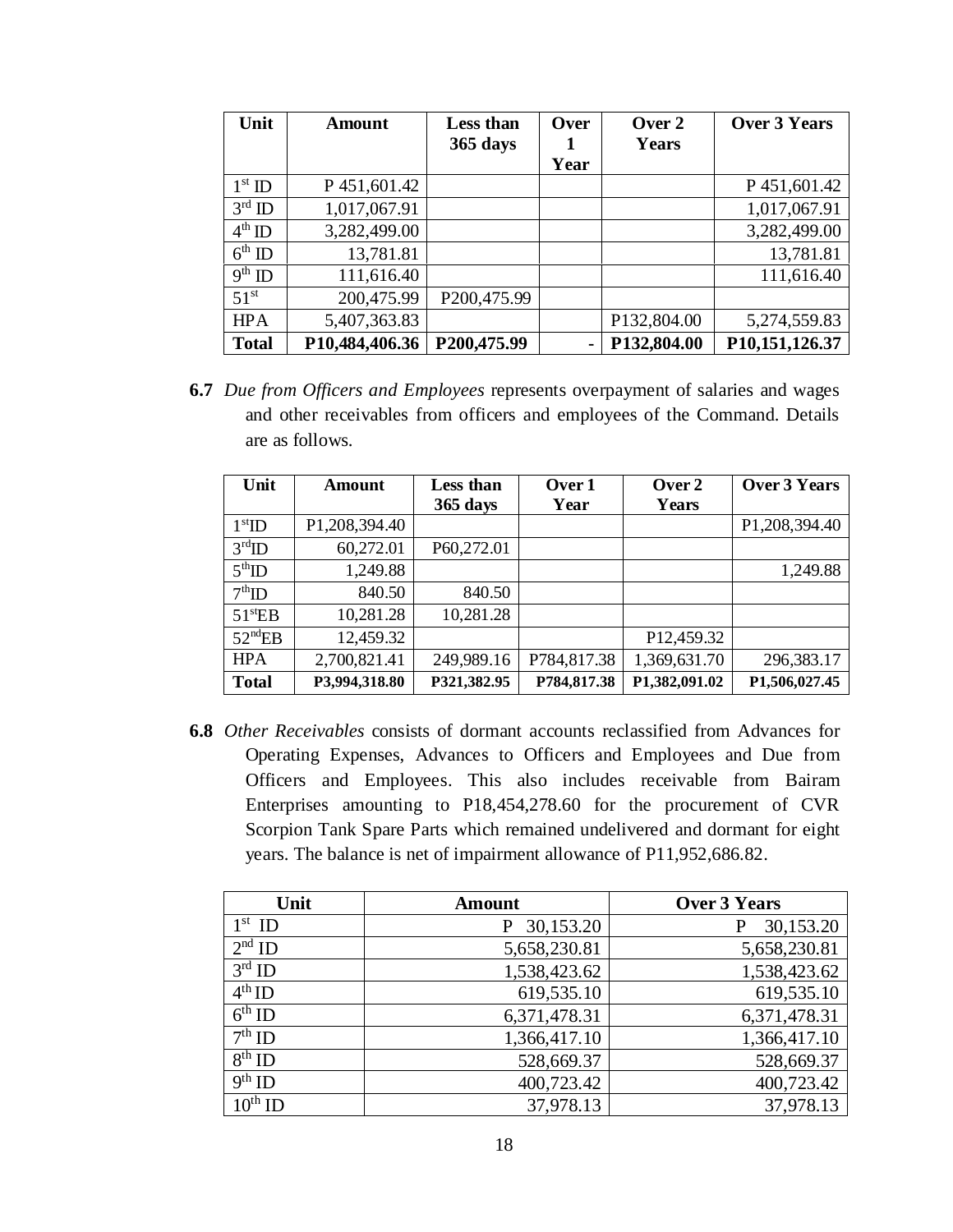| Unit                  | <b>Amount</b> | <b>Over 3 Years</b> |
|-----------------------|---------------|---------------------|
| <b>MID</b>            | 837,651.68    | 837,651.68          |
| 51 <sup>st</sup> EB   | 1,016,839.17  | 1,016,839.17        |
| $52nd$ EB             | 16,160.00     | 16,160.00           |
| $53^{\text{rd}}$ EB   | 58,317.05     | 58,317.05           |
| 16 <sup>th</sup> FSPO | 3,760         | 3,760               |
| <b>HPA</b>            | 44,305,092.40 | 44,305,092.40       |
| <b>Total</b>          | 62,789,429.36 | P 62,789,429.36     |

### **7. Inventories**

| <b>Accounts</b>                                                      | 2016                           | 2015                |
|----------------------------------------------------------------------|--------------------------------|---------------------|
| <b>Office Supplies Inventory</b>                                     | 146,880,812.71<br>$\mathbf{P}$ | 141,513,809.99<br>P |
| Accountable Forms, Plates and                                        | 4,200.00                       |                     |
| <b>Stickers Inventory</b>                                            |                                |                     |
| Drugs and Medicines Inventory                                        | 5,563,671.67                   | 4,569,195.87        |
| Medical, Dental and Laboratory                                       | 4,964,228.66                   | 5,997,454.52        |
| <b>Supplies Inventory</b>                                            |                                |                     |
| Fuel,<br>Oil<br>and<br>Lubricants                                    | 1,020,847,903.33               | 831,862,866.60      |
| Inventory                                                            |                                |                     |
| Military, Police and Traffic                                         | 3,898,411,971.98               | 3,779,059,784.37    |
| <b>Supplies Inventory</b><br><b>Construction Materials Inventory</b> | 7,584,911.27                   | 14,512,358.05       |
|                                                                      |                                |                     |
| Other Supplies and<br>Materials<br>Inventory                         | 1,285,628,278.60               | 777,967,011.12      |
| Semi-Expendable Office                                               |                                |                     |
| Equipment                                                            | 1,001,633.76                   |                     |
| Semi-Expendable Information                                          |                                |                     |
| and Communications                                                   | 685,650.60                     |                     |
| <b>Technology Equipment</b>                                          |                                |                     |
| Semi-Expendable                                                      |                                |                     |
| <b>Communications Equipment</b>                                      | 525,983.00                     |                     |
| Semi-Expendable Disaster                                             | 263,934.00                     |                     |
| Response and Rescue Equipment                                        |                                |                     |
| Semi-Expendable Medical                                              | 506,162.00                     |                     |
| Equipment                                                            |                                |                     |
| Semi-Expendable Sports                                               | 22,050.00                      |                     |
| Equipment                                                            |                                |                     |
| Semi-Expendable Technical and                                        | 15,000.00                      |                     |
| Scientific Equipment                                                 |                                |                     |
| Semi-Expendable Other                                                | 647,650.00                     |                     |
| Machinery and Equipment                                              |                                |                     |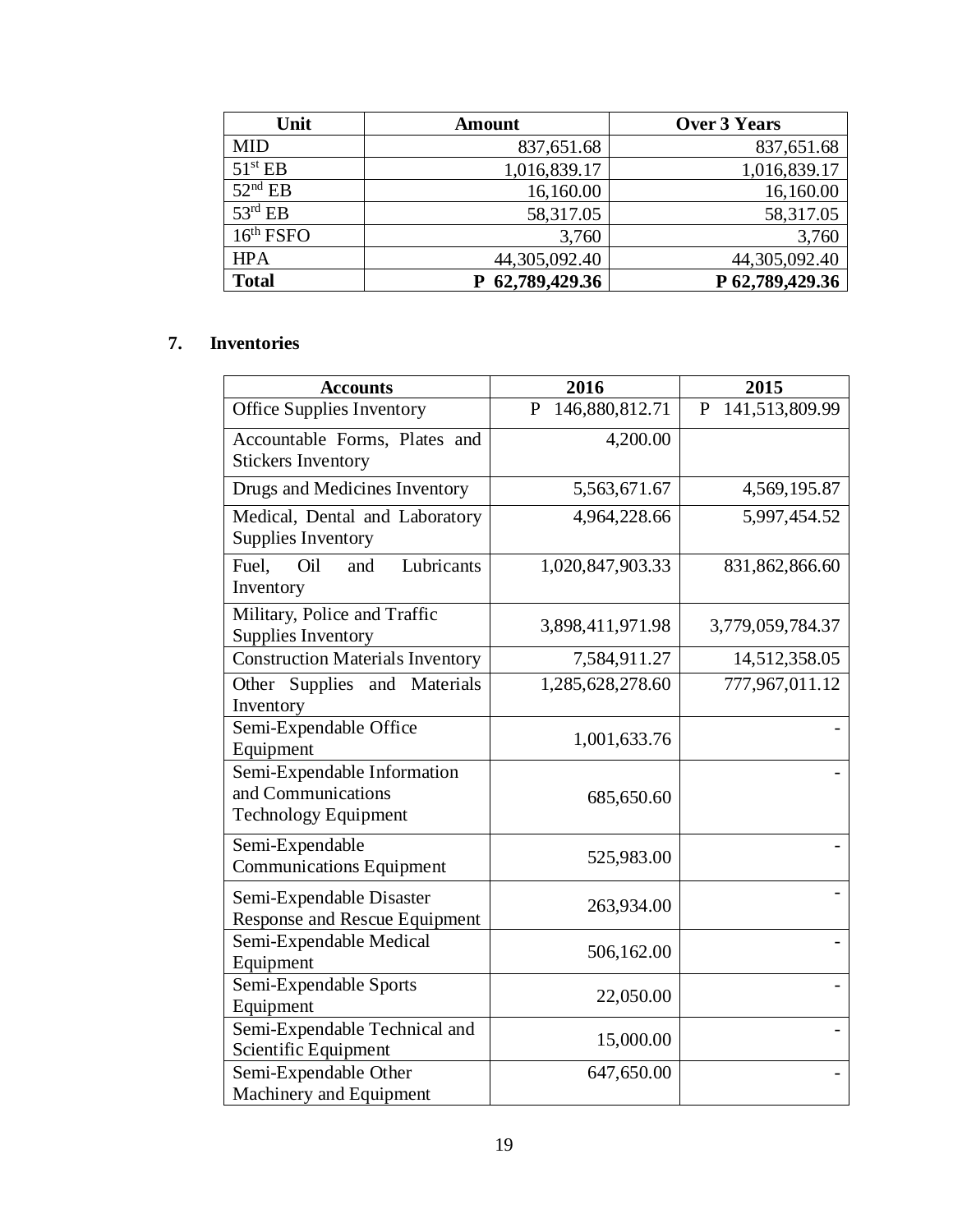| <b>Accounts</b>               | 2016         | 2015                                      |
|-------------------------------|--------------|-------------------------------------------|
| Semi-Expendable Furniture and | 2,386,598.00 |                                           |
| <b>Fixtures</b>               |              |                                           |
| <b>Total</b>                  |              | $P$ 6,375,940,639.58   P 5,555,482,480.52 |

**7.1** *Office Supplies Inventory* represents cost of office supplies purchased requiring submission of Report of Supplies and Materials from Army Property Accountability Office.

| <b>Office</b>             | 2016                     | 2015           |
|---------------------------|--------------------------|----------------|
| $2nd$ ID                  | 242,513.07<br>P          | 29,933.00<br>P |
| $4^{\text{th}}$ ID        | 3,017,753.51             | 2,152,303.12   |
| $5th$ ID                  | $\overline{\phantom{0}}$ | 802,700.30     |
| $7th$ ID                  | $\overline{\phantom{0}}$ | 0.20           |
| <b>MID</b>                | 6,017,908.35             | 3,001,443.73   |
| <b>TRADOC</b>             | 4,362,085.37             | 2,609,301.79   |
| $51st$ EBde               | $\overline{\phantom{0}}$ | 108,097.03     |
| $52nd$ EBde               | 285,691.60               | 152,236.90     |
| <b>HPA</b> and Post Units | 132,954,860.81           | 132,657,793.92 |
| <b>Total</b>              | 146,880,812.71<br>P      | 141,513,809.99 |

**7.2** *Drugs and Medicines Inventory* consists of the following:

| <b>Office</b>             | 2016                     | 2015               |
|---------------------------|--------------------------|--------------------|
| $2nd$ ID                  | P 508,294.62             | 1,271,183.57<br>P. |
| $4th$ ID                  | 2,617,237.82             | 1,884,413.57       |
| $5th$ ID                  | $\overline{\phantom{0}}$ | 255,560.00         |
| <b>MID</b>                | 475,649.58               | 183,572.58         |
| <b>TRADOC</b>             | 1,285,545.40             | 146,353.90         |
| $52nd$ EBde               | 177,594.25               | 253,072.25         |
| <b>HPA</b> and Post Units | 499,350.00               | 575,040.00         |
| <b>Total</b>              | P 5,563,671.67           | 4,569,195.87       |

**7.3** *Medical, Dental and Laboratory Supplies Inventory* includes supplies for the use of Army General Hospital for submission of liquidating instruments from APAO for the issued inventories.

| <b>Office</b>      | 2016              | 2015         |
|--------------------|-------------------|--------------|
| $2nd$ ID           | 165, 397. 19<br>P | 1,178,325.96 |
| $4^{\text{th}}$ ID | 543,986.77        | 876,027.85   |
| $5^{\text{th}}$ ID |                   | 1,093,343.00 |
| <b>MID</b>         | 1,710,015.95      | 795,275.96   |
| <b>TRADOC</b>      | 593,678.          | 477,791.00   |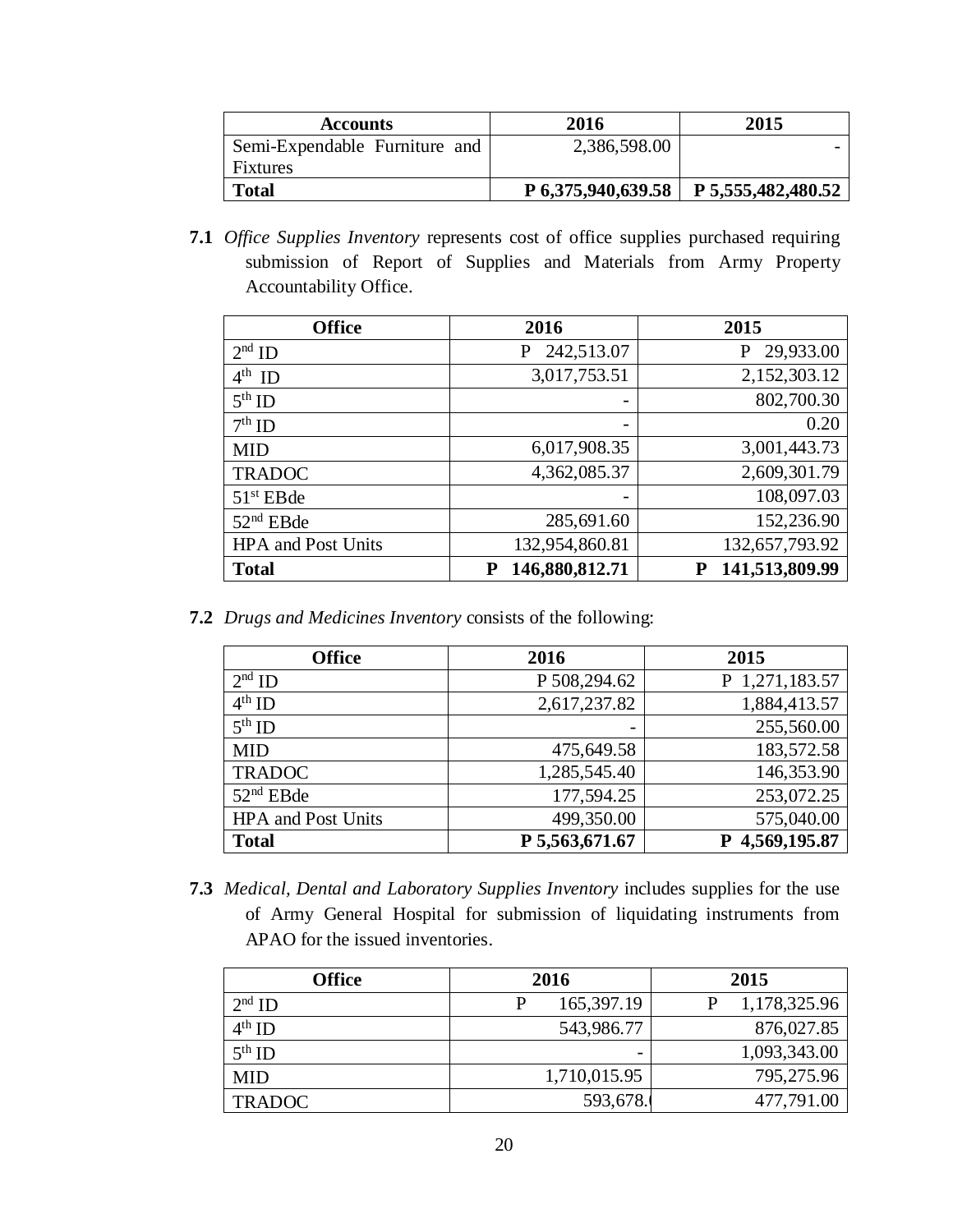| Office                    | 2016           | 2015           |
|---------------------------|----------------|----------------|
| $52nd$ EBde               | 77, 104.75     | 77, 104.75     |
| <b>HPA</b> and Post Units | 1,874,046.00   | 1,499,586.00   |
| <b>Total</b>              | P 4,964,228.66 | P 5,997,454.52 |

**7.4** *Fuel, Oil and Lubricants Inventory* pertains to the deliveries made by Petron to the different PA units for use in their operation; awaiting liquidating instruments from PAO, GS for the issued inventories.

| <b>Office</b>         | 2016               | 2015               |
|-----------------------|--------------------|--------------------|
| $1st$ ID              | P 33,510,448.71    | 54,505,504.93<br>P |
| $2nd$ ID              | 7,525,874.46       | 1,629,856.87       |
| $3rd$ ID              | 2,593,677.14       | 4,353,275.08       |
| $4^{\text{th}}$ ID    | 24,444,664.86      | 19,193,086.37      |
| $5th$ ID              | 3,086,134.04       | 8,157,087.79       |
| $6^{\text{th}}$ ID    | 11,535,867.85      | 7,365,091.91       |
| $7th$ ID              | 67,486,576.10      | 70,768,331.71      |
| $9^{\text{th}}$ ID    | 6,439,803.51       | 4,026,549.14       |
| $10^{\text{th}}$ ID   | 21, 234, 374. 68   | 25,622,372.32      |
| <b>MID</b>            | 36,811,142.92      | 21,339,091.51      |
| <b>TRADOC</b>         | 4,021,480.35       | 2,067,363.18       |
| $51st$ EBde           | 627,745.20         | 1,579,968.22       |
| $52nd$ EBde           | 11,081,456.48      | 15,422,328.99      |
| 53rd EBde             | 4,149,517.66       | 6,278,533.64       |
| 55 <sup>th</sup> EBde | 8,233,863.81       |                    |
| <b>HPA</b>            | 778,065,275.56     | 589,554,424.94     |
| <b>Total</b>          | P 1,020,847,903.33 | P 831,862,866.60   |

**7.5** *Military, Police and Traffic Supplies Inventory* represents cost of ammunitions, explosives, magazines, and other firearms accessories; awaiting liquidating instruments from PAO, GS for the issued inventories.

| <b>Office</b>      | 2016              | 2015              |
|--------------------|-------------------|-------------------|
| $1st$ ID           | 2,353,927.68<br>P |                   |
| $3rd$ ID           |                   | P 1,800.00        |
| $4th$ ID           | 656,042,587.50    | 648,894,526.17    |
| $5th$ ID           | 1,413,622.26      | 1,413,622.26      |
| $6^{\text{th}}$ ID | 104,635,275.71    | 98,547,801.35     |
| $7th$ ID           | 107,948,887.33    | 103, 154, 734. 22 |
| $8th$ ID           | 88,089,217.90     | 90,975,209.68     |
| $9th$ ID           | 33,558,936.16     | 35,446,616.02     |
| $10^{\rm th}$ ID   | 48,998,150.18     | 52,835,258.69     |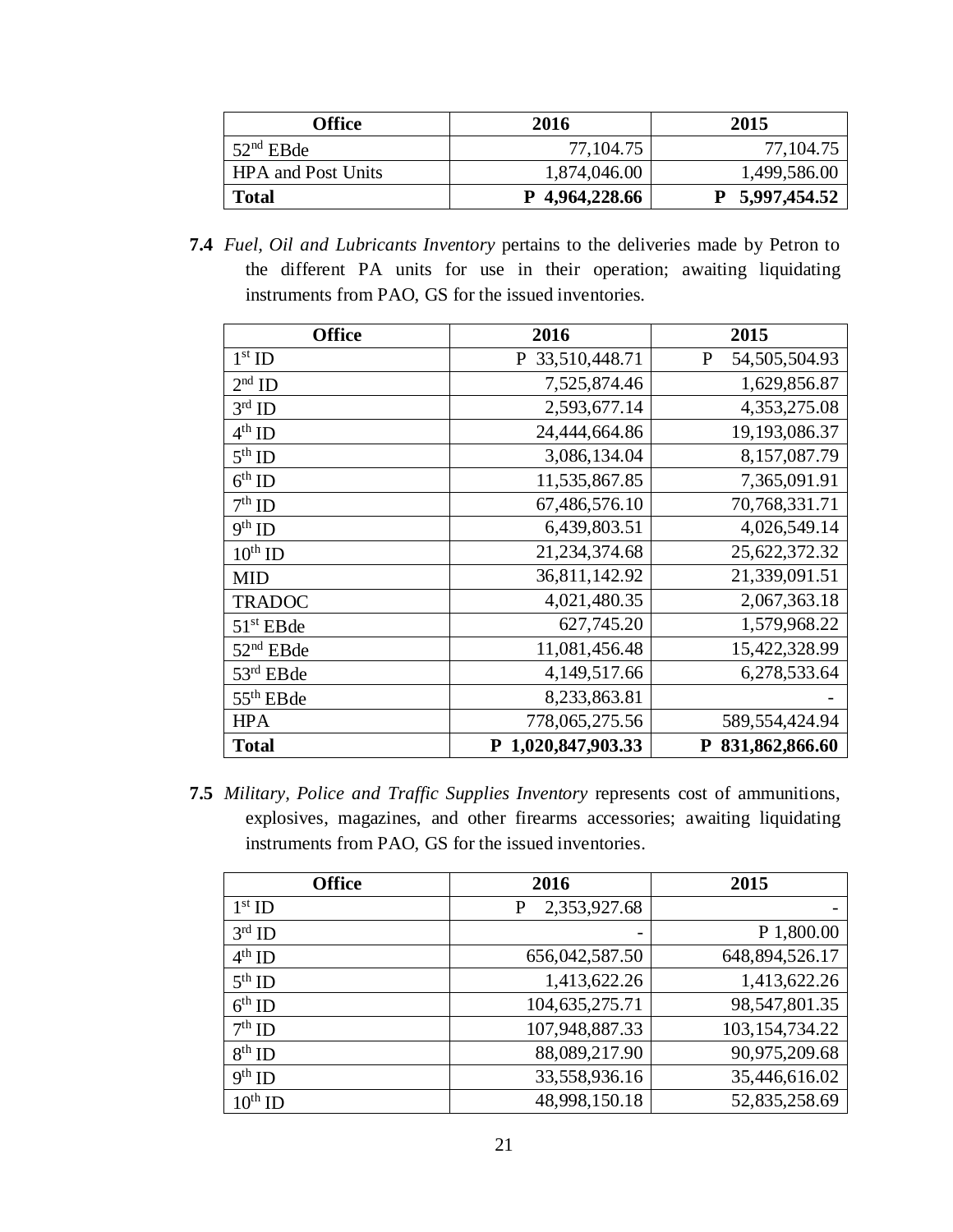| Office                    | 2016               | 2015               |  |
|---------------------------|--------------------|--------------------|--|
| <b>MID</b>                | 420,525.00         |                    |  |
| $52nd$ EBde               | 15,404,217.22      | 15,404,217.22      |  |
| $53rd$ EBde               | 67,415,901.95      | 75,805,876.33      |  |
| <b>HPA</b> and Post Units | 2,772,130,723.09   | 2,656,580,122.43   |  |
| <b>Total</b>              | P 3,898,411,971.98 | P 3,779,059,784.37 |  |

**7.6** *Construction Materials Inventory* pertains to cost of construction materials purchased for the repairs and maintenance of various buildings and structures. This also includes the dormant balance of construction materials received by previous Unit Property Officer of CMOG.

| <b>Office</b>             | 2016         | 2015          |  |
|---------------------------|--------------|---------------|--|
| $2nd$ ID                  | 3,358,874.77 | 12,471,668.93 |  |
| $4^{th}$ ID               | 2,955,086.50 | 90,264.50     |  |
| $5th$ ID                  |              | 1,702,908.62  |  |
| $52nd$ EBde               | 1,023,434.00 |               |  |
| <b>HPA</b> and Post Units | 247,516.00   | 247,516.00    |  |
| <b>Total</b>              | 7,584,911.27 | 14,512,358.05 |  |

**7.7** *Other Supplies and Materials Inventory* pertains to the balance of procured clothing and individual equipment, 72-100RF inventories, spare parts and other materials for the use of military personnel and repairs and maintenance of Army facilities and equipment. This also includes dormant and unserviceable items and still on the process of reconciliation.

| Unit                   | 2016                         | 2015                         |
|------------------------|------------------------------|------------------------------|
| $1st$ ID               | 3,219,795.23<br>$\mathbf{P}$ |                              |
| $2nd$ ID               | 11,699,190.05                | 7,062,533.03<br>$\mathbf{P}$ |
| $3rd$ ID               | 4,929,234.48                 | 68,935.00                    |
| $4th$ ID               | 5,156,320.17                 | 7,628,584.15                 |
| $5th$ ID               |                              | 3,474,632.00                 |
| $6th$ ID               | 605,890.45                   |                              |
| $\overline{7^{th}}$ ID | 10,286,680.96                | 4,028,242.11                 |
| $\overline{9^{th}}$ ID | 16,844,917.61                | 25,098,431.28                |
| $10^{th}$ ID           | 10,267,919.67                | 1,043,805.65                 |
| <b>MID</b>             | 18,221,000.27                | 7,792,802.11                 |
| <b>TRADOC</b>          | 13,317,032.88                | 3,183,401.79                 |
| $51st$ EBde            | 135,652.95                   |                              |
| $52nd$ EBde            | 1,033,459.80                 | 486,734.80                   |
| $53rd$ EBde            | 4,898,842.03                 | 1,759,841.79                 |
| $55th$ EBde            | 7,375,345.86                 |                              |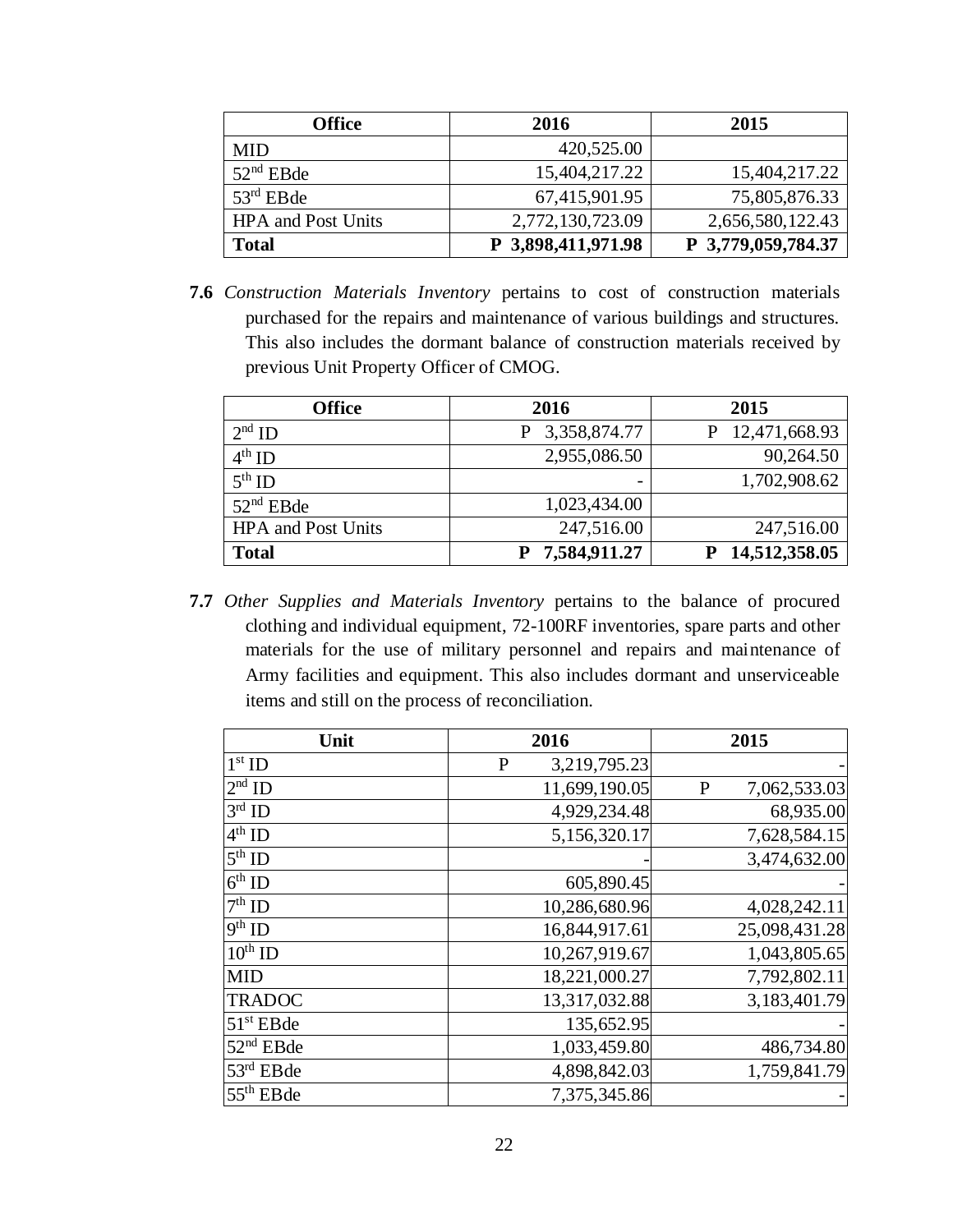| Unit                      | 2016             | 2015           |
|---------------------------|------------------|----------------|
| <b>HPA</b> and Post Units | 1,177,636,996.19 | 716,339,067.41 |
| Total                     | 1,285,628,278.60 | 777,967,011.12 |

#### **8. Other Assets**

|                     | 2016              |                    | 2015              |                    |
|---------------------|-------------------|--------------------|-------------------|--------------------|
| <b>Particular</b>   | <b>Current</b>    | <b>Non Current</b> | <b>Current</b>    | <b>Non Current</b> |
| Advances            |                   |                    |                   |                    |
| for                 |                   |                    |                   |                    |
| Operating           |                   |                    |                   |                    |
| <b>Expenses</b>     | P25,893,973.14    | P1,852.20          | P69,136,438.04    |                    |
| Advances            |                   |                    |                   |                    |
| for Payroll         | 32,525,559.15     | 2,871,634.82       | 26,993,661.91     |                    |
| Advances to         |                   |                    |                   |                    |
| Special             |                   |                    |                   |                    |
| Disbursing          |                   |                    |                   |                    |
| Officers            | 20,530,764.20     |                    | 1,499,101.91      |                    |
| Advances to         |                   |                    |                   |                    |
| Officers and        |                   |                    |                   |                    |
| Employees           | 1,672,028.21      | 825,090.93         | 10,963,838.28     |                    |
| Advances to         |                   |                    |                   |                    |
| Contractors         | 101,273,895.16    |                    | 115,631,517.48    |                    |
| Other               |                   |                    |                   |                    |
| Prepayments         | 24.22             | 119,132.51         | 266,594,566.08    |                    |
| Deposits on         |                   |                    |                   |                    |
| Letters of          |                   |                    |                   |                    |
| Credit              | 1,391,903,751.58  | 190,276,835.76     | 960,173,251.96    |                    |
| <b>Other Assets</b> |                   | 230, 292, 259. 18  |                   | P211,427,896.07    |
| <b>TOTAL</b>        | 1,573,799,995.66  | 424,386,805.40     | 1,450,992,375.66  | 211,427,896.07     |
|                     | P1,998,186,801.06 |                    | P1,662,420,271.73 |                    |

**8.1** *Advances for Operating Expenses* represents the unliquidated cash advances granted to disbursing officers for MOOE of their respective units. Dormant accounts for more than two years were reclassified to Other Receivables. Aging as follows:

| <b>Field Unit</b>   | <b>Unliquidated</b> | <b>Current</b>    |                | Non-<br><b>Current</b> |
|---------------------|---------------------|-------------------|----------------|------------------------|
|                     | <b>Cash Advance</b> | Less than 91 days | 91-365<br>days | Over 1 year            |
| $3rd$ ID            | 93,000.00           | P93,000.00        |                |                        |
| $4^{\text{th}}$ ID  | 740,551.96          | 740,551.96        |                |                        |
| $6th$ ID            | 1,158,943.94        | 1,158,943.94      |                |                        |
| $9th$ ID            | 1,858,622.05        | 1,858,622.05      |                |                        |
| $10^{\text{th}}$ ID | 393,022.96          | 393,022.96        |                |                        |
| 51 <sup>st</sup> EB | 50,000.00           | 50,000.00         |                |                        |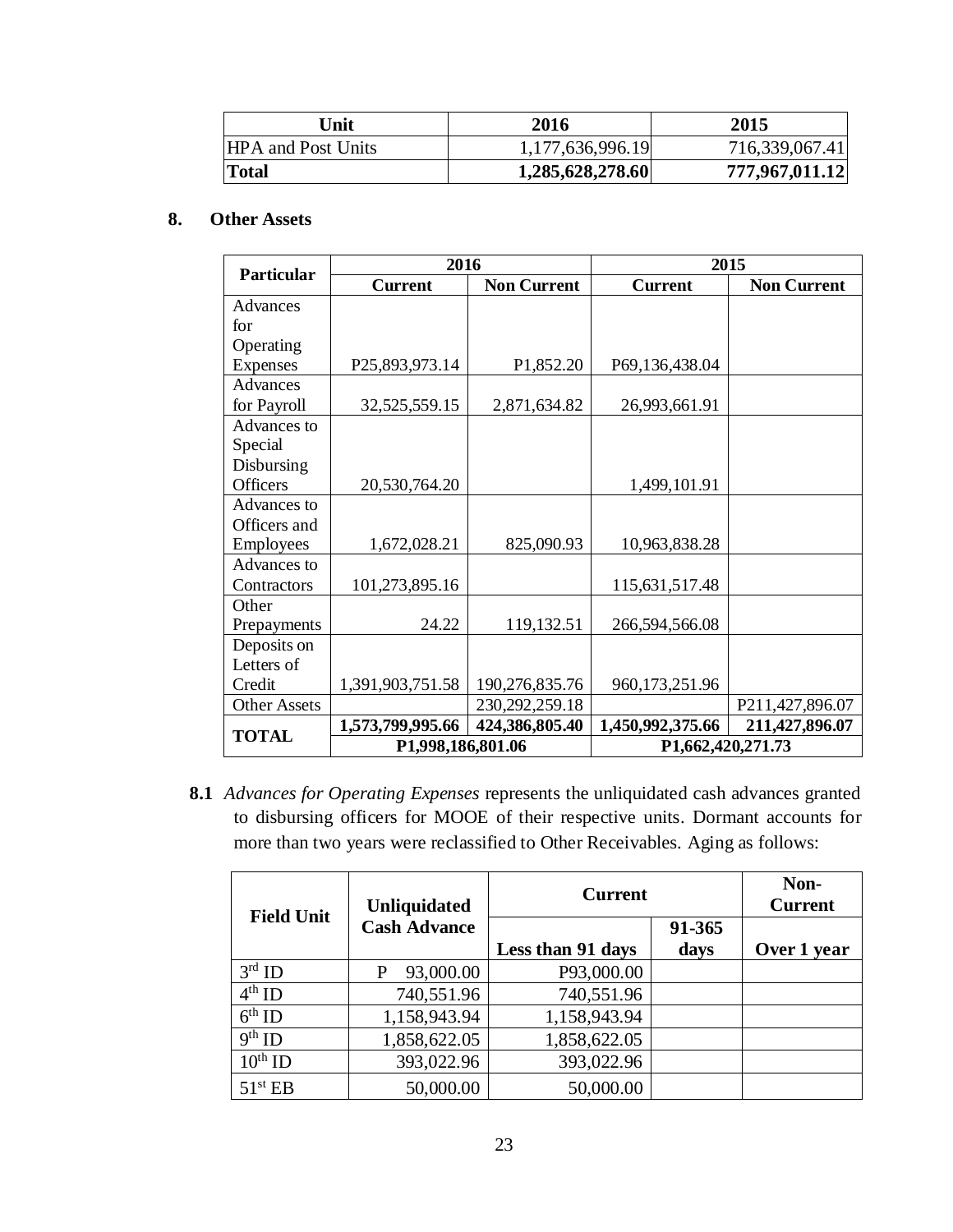| <b>Field Unit</b>  | <b>Unliquidated</b> | <b>Current</b>    |                    | Non-<br><b>Current</b> |
|--------------------|---------------------|-------------------|--------------------|------------------------|
|                    | <b>Cash Advance</b> |                   | 91-365             |                        |
|                    |                     | Less than 91 days | days               | Over 1 year            |
| $52nd$ EB          | 1,788,555.00        | 1,788,555.00      |                    |                        |
| HPA/Post           |                     |                   |                    |                        |
| units              | 19,813,129.43       | 19,811,214.73     | P <sub>62.50</sub> | P1,852.20              |
| <b>Grand Total</b> | P25,895,825.34      | P 25,893,910.64   | P62.50             | P1,852.20              |

**8.2** *Advances for Payroll* represents cash advances granted to disbursing officers of the different field units for the payment of subsistence allowance and other benefits of military personnel and employees. Details are as follows:

|                    |                     | <b>Current</b> | <b>Non-Current</b> |               |
|--------------------|---------------------|----------------|--------------------|---------------|
| <b>Field Unit</b>  | <b>Unliquidated</b> |                |                    |               |
|                    | <b>Cash Advance</b> | Less than 1    |                    |               |
|                    |                     | vear           | Over 1 year        | Over 3 years  |
| $1st$ ID           | P 12,807.00         | P 12,807.00    |                    |               |
| $2nd$ ID           | 7,709,100.00        | 7,709,100.00   |                    |               |
| $3rd$ ID           | 417,433.45          | 417,433.45     |                    |               |
| $4^{\text{th}}$ ID | 13,950.00           | 13,950.00      |                    |               |
| $5^{\text{th}}$ ID | 318,739.95          |                |                    | P 318,739.95  |
| $7th$ ID/          |                     |                |                    |               |
| SOCOM/             | 154,400.00          | 154,400.00     |                    |               |
| AAR                |                     |                |                    |               |
| $8th$ ID           | 1,850,700.00        |                | P1,850,700.00      |               |
| $9th$ ID           | 779,789.82          | 765,029.82     |                    | 14,760.00     |
| $51^{\rm st}$ EB   | 35,500.00           |                |                    | 35,500.00     |
| <b>MID</b>         | 20,986,742.00       | 20,334,807.13  |                    | 651,934.87    |
| <b>TRADOC</b>      | 2,764,863.74        | 2,764,863.74   |                    |               |
| HPA/               |                     |                |                    |               |
| POST units         | 353,168.01          | 353,168.01     |                    |               |
| <b>Total</b>       | P35,397,193.97      | P32,525,559.15 | P1,850,700.00      | P1,020,934.82 |

**8.3** *Advances to Special Disbursing Officers* consists of the unliquidated cash advances granted to disbursing officers for special purpose/time-bound undertakings such as training and other special activities.

| <b>Field Unit</b>  | <b>Unliquidated Cash</b><br><b>Advance</b> | <b>Current</b>    |             |
|--------------------|--------------------------------------------|-------------------|-------------|
|                    |                                            | Less than 30 days | 91-365 days |
| $4^{\text{th}}$ ID | 7,000.00                                   | 7,000.00          |             |
| $8th$ ID           | 6,720.00                                   |                   | P 6,720.00  |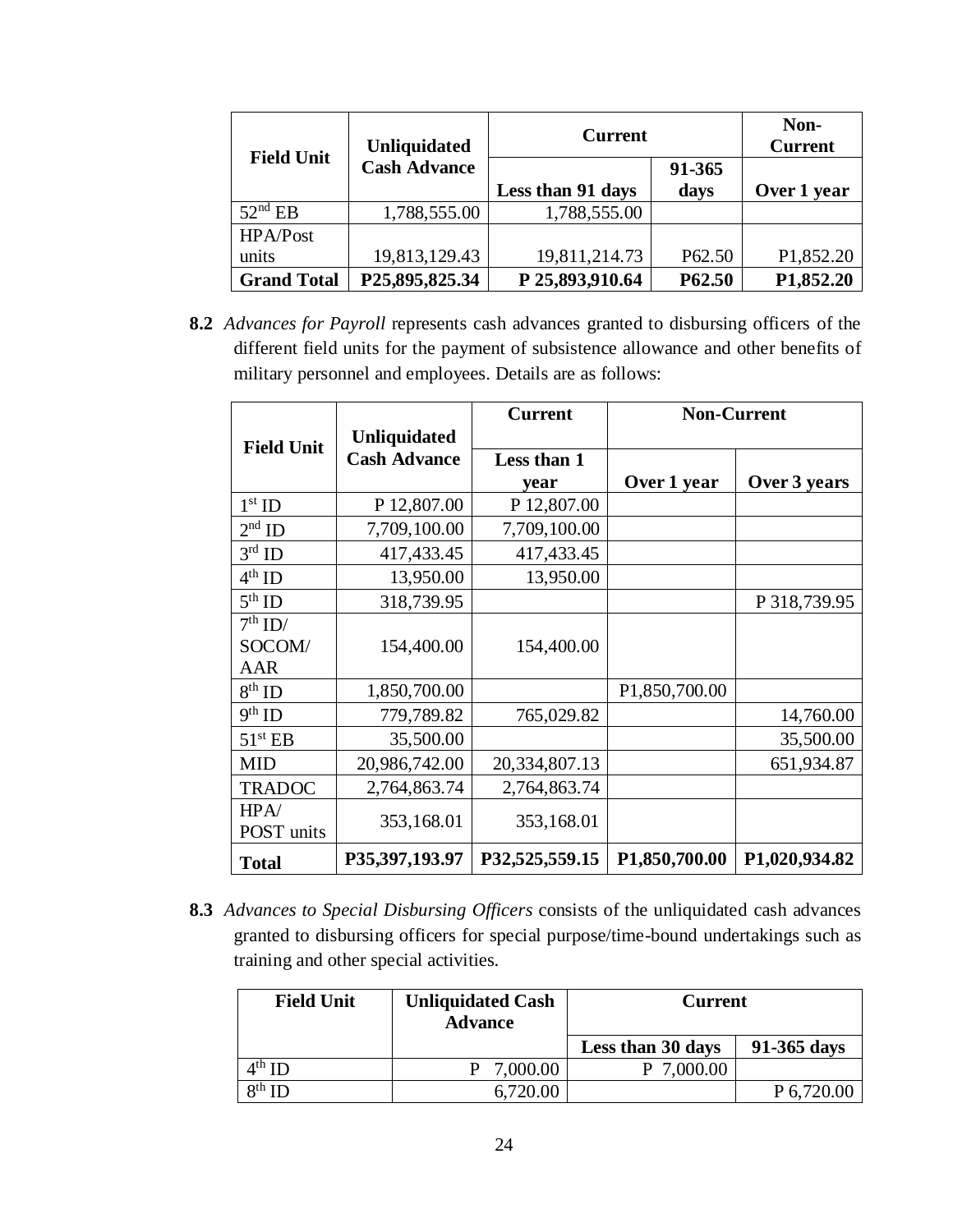| <b>Field Unit</b> | <b>Unliquidated Cash</b><br><b>Advance</b> | <b>Current</b>    |               |
|-------------------|--------------------------------------------|-------------------|---------------|
|                   |                                            | Less than 30 days | 91-365 days   |
| $52nd$ EB         | 1,751,771.03                               | 235,936.92        | 1,515,834.11  |
| <b>TRADOC</b>     | 3,434,058.17                               | 3,434,058.17      |               |
| HPA/Post units    | 15,331,215.00                              | 15,331,215.00     |               |
| <b>Total</b>      | P20,530,764.20                             | P19,008,210.09    | P1,522,554.11 |

**8.4** *Advances to Officers and Employees* pertains to the unliquidated cash advances granted to military personnel and civilian employees for their travelling expenses, both local and foreign.

| <b>Field</b>       | <b>Unliquidated</b><br>Cash | <b>Current</b>      | <b>Non-Current</b> |                 |                 |
|--------------------|-----------------------------|---------------------|--------------------|-----------------|-----------------|
| Unit               | <b>Advance</b>              | Less than 1<br>Year | Over 1 year        | Over 2<br>years | Over 3<br>years |
| $1^{\rm st}$ ID    | P 169,994.27                | P169,994.27         |                    |                 |                 |
| $4^{\text{th}}$ ID | 74,642.73                   | 67,642.73           |                    |                 | P7,000.00       |
| $6^{\text{th}}$ ID | 36,140.00                   | 5,828.00            |                    |                 | 30,312.00       |
| $8^{\rm th}$ ID    | 17,383.50                   | 17,383.50           |                    |                 |                 |
| $10^{th}$ ID       | 6,000.00                    |                     |                    | P6,000.00       |                 |
| $51^{\rm st}$ EB   | 1,900.00                    | 1,900.00            |                    |                 |                 |
| $52nd$ EB          | 22,300.00                   | 22,300.00           |                    |                 |                 |
| <b>TRADOC</b>      | 291,518.68                  | 256,204.68          | P 2,840.00         |                 | 32,474.00       |
| HPA/Post<br>units  | 1,877,239.96                | 1,130,775.03        | 707,205.10         | 39,259.83       |                 |
| <b>Total</b>       | P2,497,119.14               | P1,672,028.21       | P710,045.10        | P45,259.83      | P69,786.00      |

- **8.5** *Advances to Contractors* represents 15 percent advance payment to contractors for the mobilization of projects.
- **8.6** *Other Prepayments* represents the remaining balance of advance payment to Petron Corporation for the procurement of FOL products.
- **8.7** *Deposit on Letters of Credit* represents deposits for the opening of Letter of Credit in favor of the Land Bank of the Philippines (LBP) and United Coconut Planters Bank (UCPB) for various procurements that are still unliquidated as at year end. This also includes three contracts recommended for termination.
- **8.8** *Other Assets* represents the residual value of fully depreciated assets and the cost of unserviceable turned-in assets for disposal.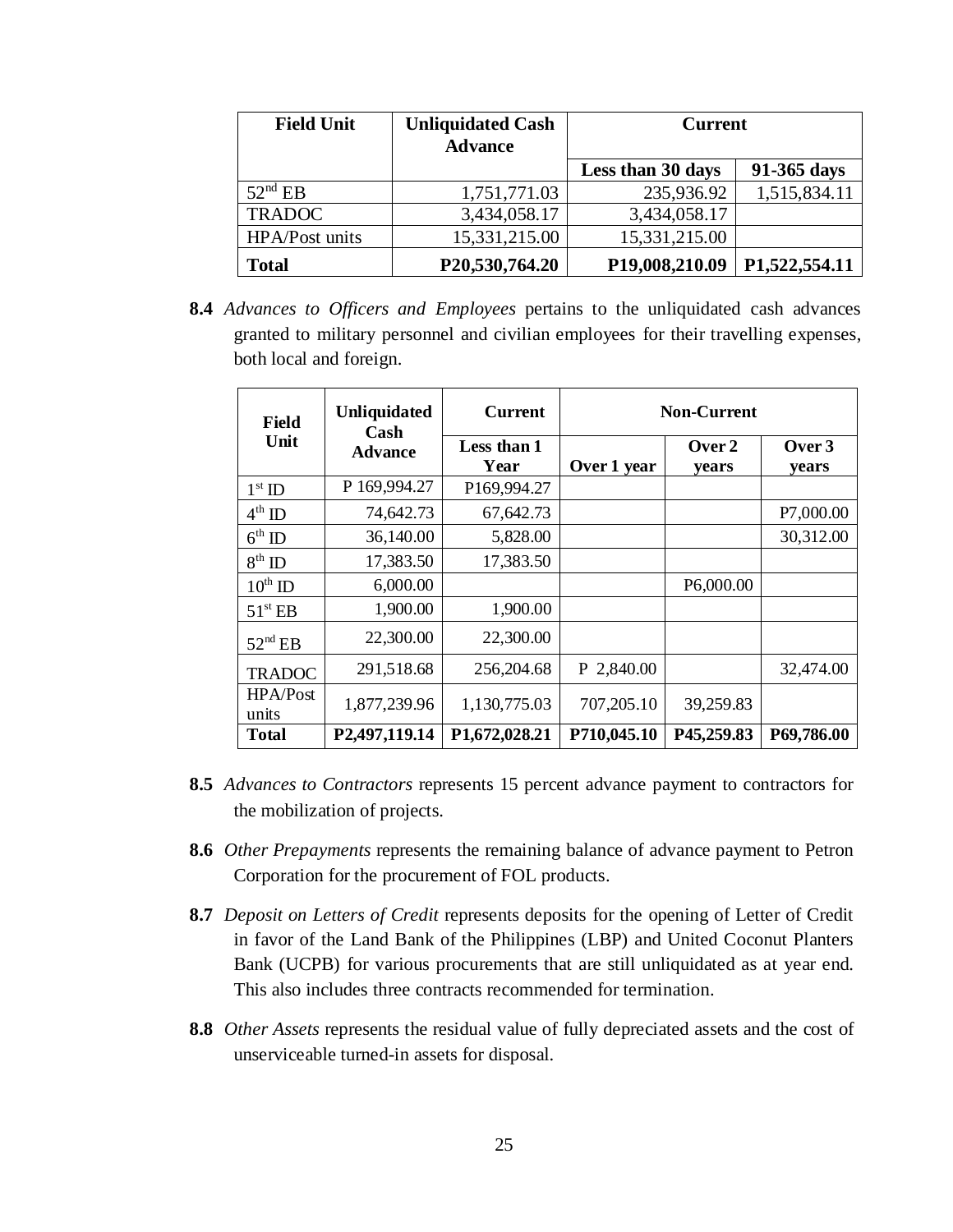| <b>Office</b>                   | 2016                | 2015               |
|---------------------------------|---------------------|--------------------|
| $3rd$ ID                        | 10,542,410.73<br>P  | 10,542,410.73<br>P |
| $4th$ ID                        | 62, 201, 779.88     | 22,883,129.88      |
| $5^{\text{th}}$ ID              | 325,475.56          | 56,213,952.56      |
| $6th$ ID                        | 62,732,688.32       | 14,189,912.88      |
| $8th$ ID                        | 26,477,187.49       | 21,763,725.38      |
| $\overline{9}$ <sup>th</sup> ID | 6,659,762.90        | 6,662,562.90       |
| $10^{\text{th}}$ ID             | 33,899,870.58       | 48, 367, 682. 15   |
| $52nd$ EBde                     | 4,739,981.54        | 13,872,751.17      |
| $53rd$ EBde                     | 7,692,053.76        | 7,692,053.76       |
| $55th$ EBde                     | 5,781,333.76        |                    |
| <b>HPA</b> and Post Units       | 9,239,714.66        | 9,239,714.66       |
| <b>Total</b>                    | 230,292,259.18<br>P | 211,427,896.07     |

# **9. Property Plant and Equipment**

| <b>Accounts</b>       | <b>Gross Cost (Asset</b><br><b>Account Balance)</b> | <b>Less: Accumulated</b><br><b>Depreciation</b> | <b>Carrying Amount,</b><br><b>December 31, 2016</b> |
|-----------------------|-----------------------------------------------------|-------------------------------------------------|-----------------------------------------------------|
| Land                  | P67,364,671,799.55                                  |                                                 | P67,364,671,799.55                                  |
| Land                  | 747,316,749.64                                      | 384,727,056.11                                  | 362,589,693.53                                      |
| Improvements          |                                                     |                                                 |                                                     |
| Infrastructure        | 135,836,117.45                                      | 75,027,804.41                                   | 60,808,313.04                                       |
| Assets                |                                                     |                                                 |                                                     |
| Buildings and         | 9,488,156,246.21                                    | 4,272,225,484.86                                | 5,215,930,761.35                                    |
| Other                 |                                                     |                                                 |                                                     |
| <b>Structures</b>     |                                                     |                                                 |                                                     |
| Machinery and         | 14,390,888,995.06                                   | 8,850,698,310.89                                | 5,540,190,684.17                                    |
| Equipment             |                                                     |                                                 |                                                     |
| Transportation        | 4,594,253,481.61                                    | 3,433,993,023.85                                | 1,160,260,457.76                                    |
| Equipment             |                                                     |                                                 |                                                     |
| Furniture,            | 42,693,188.94                                       | 15,764,058.88                                   | 26,929,130.06                                       |
| <b>Fixtures</b> and   |                                                     |                                                 |                                                     |
| <b>Books</b>          |                                                     |                                                 |                                                     |
| Construction in       | 1,615,455,092.12                                    |                                                 | 1,615,455,092.12                                    |
| Progress              |                                                     |                                                 |                                                     |
| <b>Other Property</b> | 92,916,335.88                                       | 57,485,025.75                                   | 35,431,310.13                                       |
| Plant and             |                                                     |                                                 |                                                     |
| Equipment             |                                                     |                                                 |                                                     |
| <b>Total Property</b> |                                                     |                                                 |                                                     |
| Plant and             | P98,472,188,006.46                                  | P17,089,920,764.75                              | P81,382,267,241.71                                  |
| Equipment             |                                                     |                                                 |                                                     |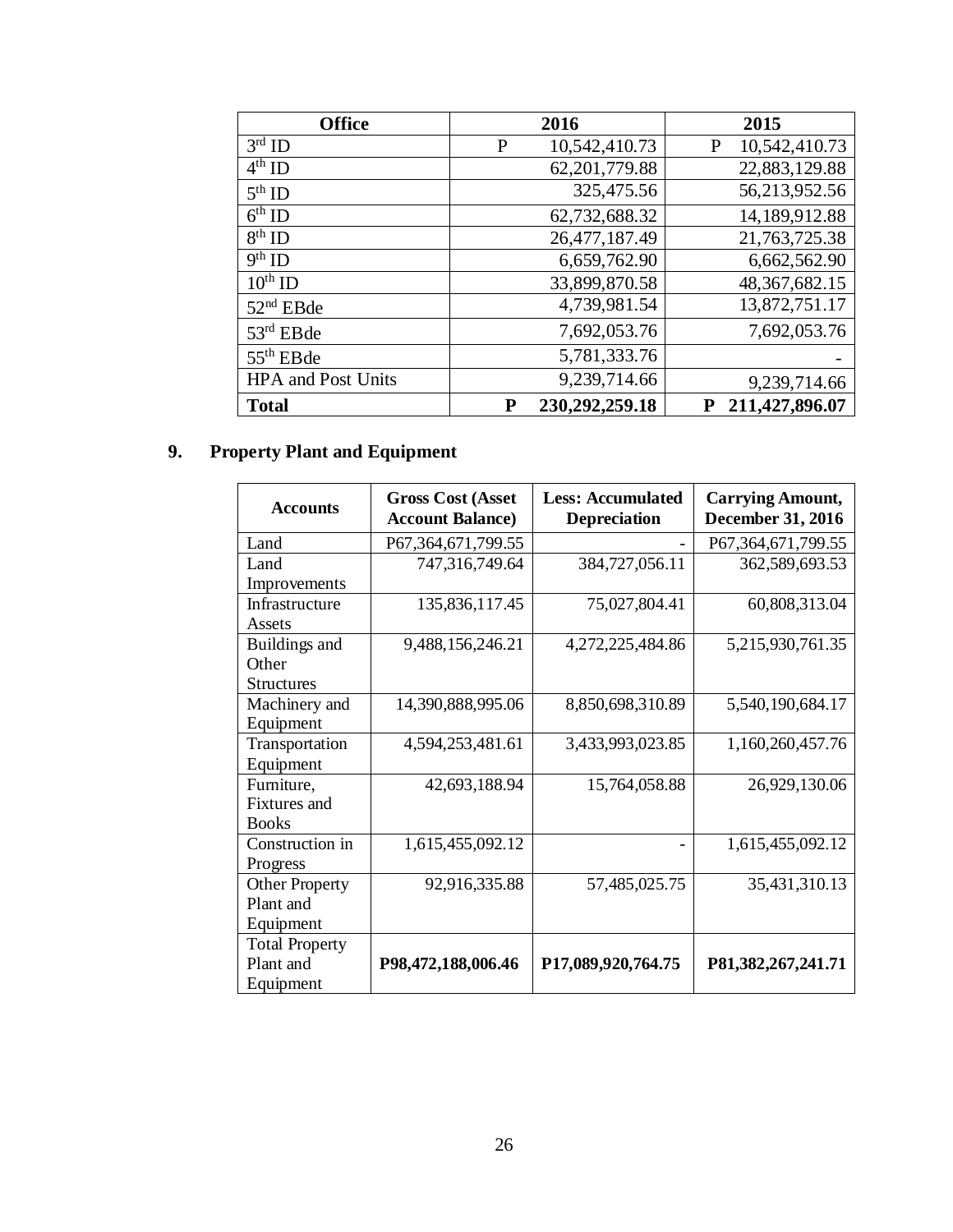Details are as follows:

| <b>PPE</b>                                                       | <b>Accumulated</b><br><b>Book Value</b><br><b>Depreciation</b> |                  | <b>Net</b>         |
|------------------------------------------------------------------|----------------------------------------------------------------|------------------|--------------------|
| Land                                                             | P67,364,671,799.55                                             |                  | P67,364,671,799.55 |
| <b>Land Improvements</b>                                         | 747,316,749.64                                                 | P384,727,056.11  | 362,589,693.53     |
| <b>Infrastructure Assets</b>                                     |                                                                |                  |                    |
| <b>Road Networks</b>                                             | 3,750,445.59                                                   | 1,565,864.68     | 2,184,580.91       |
| <b>Water Supply Systems</b>                                      | 38,487,271.60                                                  | 22,537,467.79    | 15,949,803.81      |
| Power Supply Systems                                             | 85,969,872.26                                                  | 49,606,325.71    | 36, 363, 546. 55   |
| Communications<br>Networks                                       | 2,628,528.00                                                   | 1,318,146.23     | 1,310,381.77       |
| Other Infrastructure<br>Assets                                   | 5,000,000.00                                                   |                  | 5,000,000.00       |
| Buildings and Other<br>Structures                                |                                                                |                  |                    |
| <b>Buildings</b>                                                 | 5,031,621,624.97                                               | 1,803,837,878.50 | 3,227,783,746.47   |
| School Buildings                                                 | 2,857,538.70                                                   | 1,025,258.69     | 1,832,280.01       |
| Hospitals and Health<br>Centers                                  | 353,471,284.95                                                 | 210,890,551.55   | 142,580,733.40     |
| <b>Other Structures</b>                                          | 4,100,205,797.59                                               | 2,256,471,796.12 | 1,843,734,001.47   |
| Machinery and<br>Equipment                                       |                                                                |                  |                    |
| Machinery                                                        | 102,020,453.81                                                 | 61,956,109.44    | 40,064,344.37      |
| Office Equipment                                                 | 87,607,571.29                                                  | 46,009,621.06    | 41,597,950.23      |
| Information and<br>Communications<br><b>Technology Equipment</b> | 339, 157, 294. 73                                              | 218,769,524.62   | 120,387,770.11     |
| <b>Agricultural and Forestry</b><br>Equipment                    | 127,000.00                                                     | 110,595.86       | 16,404.14          |
| Communication<br>Equipment                                       | 5,091,654,902.85                                               | 3,353,004,631.24 | 1,738,650,271.61   |
| Construction and Heavy<br>Equipment                              | 909,691,339.14                                                 | 393,660,766.18   | 516,030,572.96     |
| Disaster Response and<br>Rescue Equipment                        | 74,994,988.17                                                  | 18,982,348.12    | 56,012,640.05      |
| Military, Police and<br>Security Equipment                       | 7,180,616,668.08                                               | 4,435,318,208.07 | 2,745,298,460.01   |
| Medical Equipment                                                | 245,615,845.15                                                 | 117,786,594.52   | 127,829,250.63     |
| Printing Equipment                                               | 200,000.00                                                     | 135,435.91       | 64,564.09          |
| Sports Equipment                                                 | 14,443,941.59                                                  | 8,978,870.95     | 5,465,070.64       |
| <b>Technical and Scientific</b><br>Equipment                     | 165,808,631.64                                                 | 102,627,956.83   | 63,180,674.81      |
| Other Machinery and<br>Equipment                                 | 178,950,358.61                                                 | 93, 357, 648. 09 | 85,592,710.52      |
| Transportation<br>Equipment                                      |                                                                |                  |                    |
| Motor Vehicles                                                   | 4,230,539,631.68                                               | 3,263,523,486.44 | 967,016,145.24     |
| Aircrafts and Aircrafts<br>Ground Equipment                      | 19,320,000.00                                                  | 9,931,408.04     | 9,388,591.96       |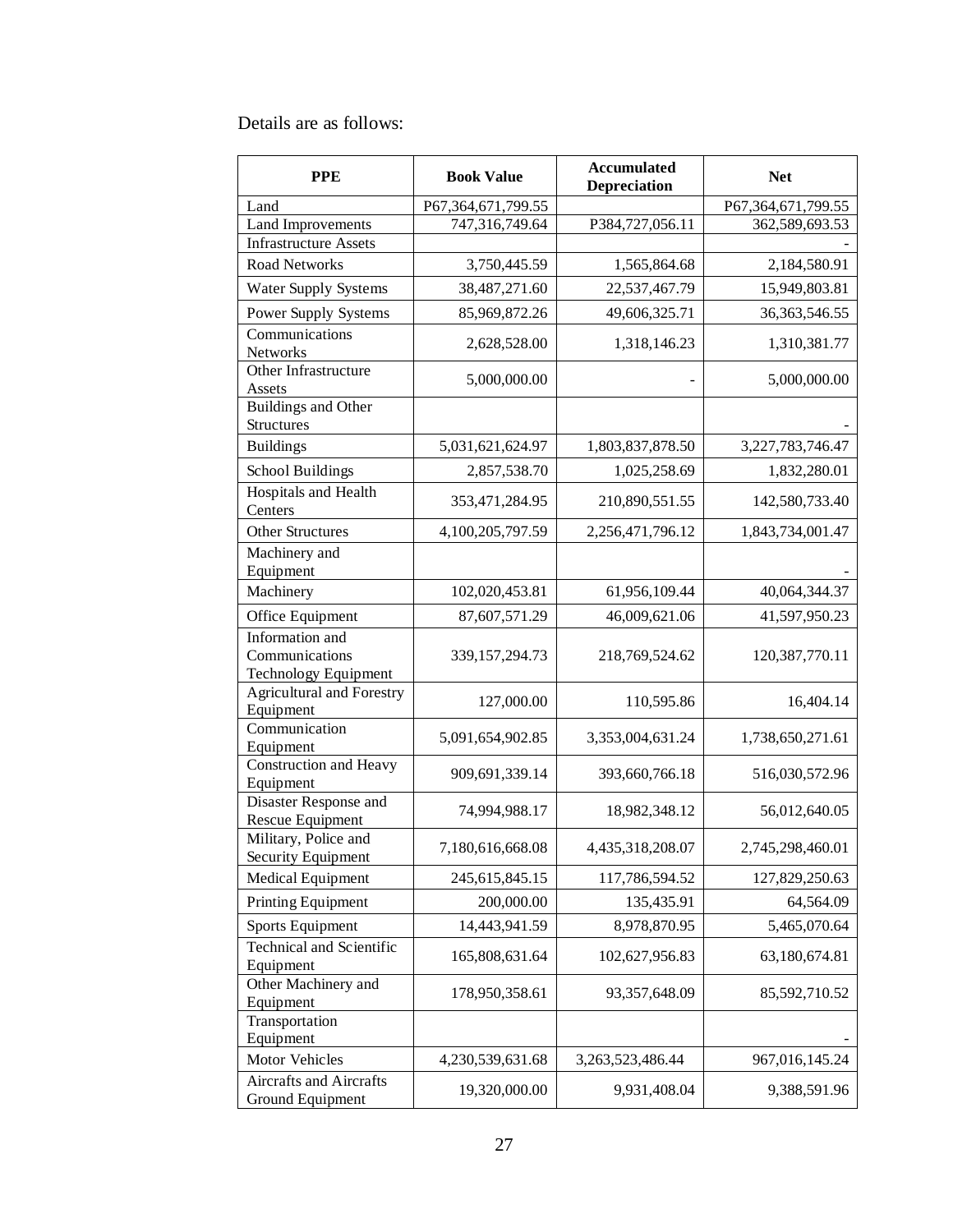| <b>PPE</b>                                                                    | <b>Book Value</b>  | <b>Accumulated</b><br><b>Depreciation</b> | <b>Net</b>          |
|-------------------------------------------------------------------------------|--------------------|-------------------------------------------|---------------------|
| Watercrafts                                                                   | 338,074,946.41     | 156,317,747.93                            | 181,757,198.48      |
| <b>Other Transportation</b><br>Equipment                                      | 6,318,903.52       | 4,220,381.44                              | 2,098,522.08        |
| Furniture, Fixtures and<br><b>Books</b>                                       |                    |                                           |                     |
| <b>Furniture and Fixtures</b>                                                 | 42,120,639.48      | 15,427,785.01                             | 26,692,854.47       |
| <b>Books</b>                                                                  | 572,549.46         | 336,273.87                                | 236,275.59          |
| <b>Construction in Progress</b>                                               |                    |                                           |                     |
| <b>Construction in Progress</b><br>- Land Improvements                        | 65,447,261.23      |                                           | 65,447,261.23       |
| <b>Construction in Progress</b><br>- Infrastructure Assets                    | 378,294,457.51     |                                           | 378, 294, 457. 51   |
| <b>Construction in Progress</b><br>- Buildings and Other<br><b>Structures</b> | 1,171,713,373.38   |                                           | 1,171,713,373.38    |
| Other Property, Plant<br>and Equipment                                        |                    |                                           |                     |
| Work/Zoo Animals                                                              | 9,950,000.00       |                                           | 9,950,000.00        |
| Other Property, Plant<br>and Equipment                                        | 70,984,891.43      | 57,485,025.75                             | 13,499,865.68       |
| <b>Bearer Biological Assets</b>                                               | 11,981,444.45      |                                           | 11,981,444.45       |
| <b>Total</b>                                                                  | P98,472,188,006.46 | P17,089,920,764.75                        | P 81,382,267,241.71 |

## **10. Financial Liabilities**

|                         |    |                 |     | 2016              | 2015              |
|-------------------------|----|-----------------|-----|-------------------|-------------------|
| <b>Accounts Payable</b> |    |                 |     | P 376,382,577.20  | 666,294,906.60    |
| Due                     | tΩ | <b>Officers</b> | and | 1,750,774,929.43  | 2,381,771,291.21  |
| <b>Employees</b>        |    |                 |     |                   |                   |
| <b>Total</b>            |    |                 |     | P2,127,157,506.63 | P3,048,066,197.81 |

**10.1***Accounts Payable* consists of obligations due to creditors for the procurement of various supplies and other requirements needed in the operations of the Command.

| <b>Office</b> | 2016            | 2015          |
|---------------|-----------------|---------------|
| $1st$ ID      | P 23,625,793.48 | 29,974,550.04 |
| $2nd$ ID      | 10,569,984.59   | 7,990,374.18  |
| $3rd$ ID      | 267,110.02      | 1,336,704.93  |
| $4th$ ID      | 3,221,934.51    | 29,571,310.89 |
| $5th$ ID      | 190,163.03      | 633,263.51    |
| $6th$ ID      | 1,431,672.61    | 10,369,784.89 |
| $7th$ ID      | 15,599,966.33   | 15,472,410.48 |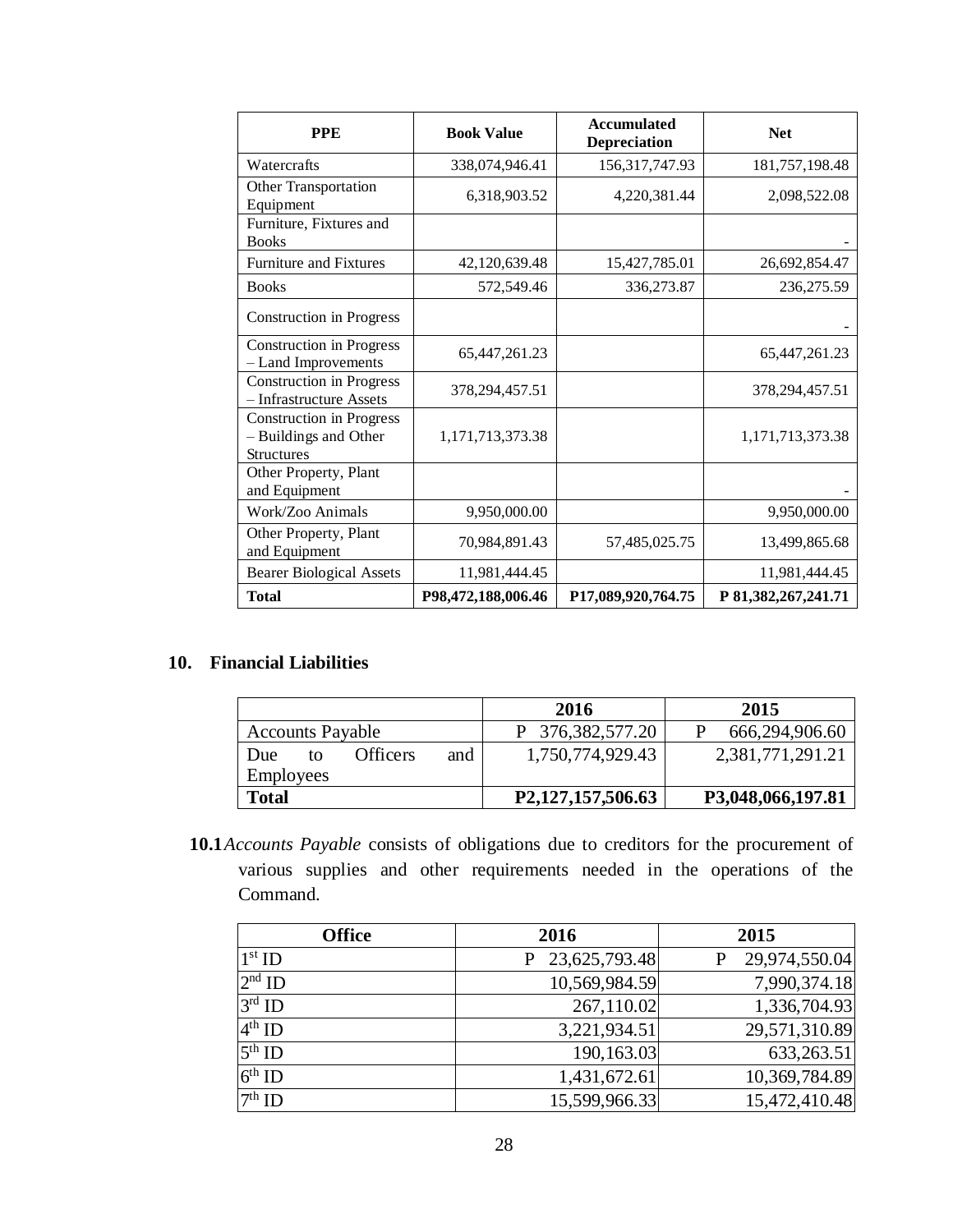| <b>Office</b>         | 2016                   | 2015                |
|-----------------------|------------------------|---------------------|
| $8th$ ID              | 56,335.91              | 120,100.58          |
| $9th$ ID              | 736,676.15             | 4,722,458.15        |
| $10^{\text{th}}$ ID   | 1,895,176.68           | 414,241.70          |
| <b>MID</b>            | 9,853,260.90           | 163, 325, 742.07    |
| <b>TRADOC</b>         | 23,931,643.79          |                     |
| $51st$ EBde           | 111,822,975.53         | 8,241,373.05        |
| 52 <sup>nd</sup> EBde | 23,934.41              | 5,804,054.78        |
| $53rd$ EBde           | 3,240,597.54           | 3,664,245.99        |
| $55th$ EBde           | 184,340.38             |                     |
| <b>HPA</b>            | 169,731,011.34         | 384, 654, 291. 36   |
| <b>Total</b>          | 376, 382, 577. 20<br>P | 666,294,906.60<br>P |

**10.2***Due to Officers and Employees* consists of obligations for the pay and allowances and other personnel benefits/claims of military and civilian personnel.

| Unit                      | 2016               | 2015                          |
|---------------------------|--------------------|-------------------------------|
| $1st$ ID                  | 2,405,182.05<br>P  | 17,996,941.84<br>$\mathbf{P}$ |
| $2nd$ ID                  | 18,611,817.31      | 11,783,566.69                 |
| $3rd$ ID                  | 1,014,676.00       | 1,229,879.01                  |
| $4^{\text{th}}$ ID        | 2,734,982.77       | 4,128,253.28                  |
| $5th$ ID                  | 2,104,730.90       | 1,910,917.65                  |
| $6th$ ID                  | 3,336,363.26       | 3,734,229.88                  |
| $7th$ ID                  | 14,132,091.92      | 29,857,606.63                 |
| $8^{\rm th}$ ID           | 1,919,649.76       | 328,932.95                    |
| $9^{\rm th}$ ID           | 428,386.34         | 687,922.58                    |
| $10^{\text{th}}$ ID       | 2,473,509.45       | 6,556,822.98                  |
| <b>MID</b>                | 1,311,971.33       | 6,617,867.72                  |
| <b>TRADOC</b>             | 4,196,550.09       | 9,203,658.76                  |
| $51st$ EBde               | 4,339,067.14       | 28,259,861.27                 |
| $52nd$ EBde               | 294,333.57         | 439,322.94                    |
| 53rd EBde                 | 2,162,511.15       | 3,793,953.63                  |
| $55th$ EBde               | 27,044.43          |                               |
| <b>HPA</b> and Post Units | 1,689,282,061.96   | 2,255,241,553.40              |
| <b>Total</b>              | P 1,750,774,929.43 | P 2,381,771,291.21            |

# **11. Inter-agency Payables**

| <b>Accounts</b> | 2016               | 2015           |
|-----------------|--------------------|----------------|
| Due to BIR      | P 235, 227, 702.64 | 183,413,120.21 |
| Due to GSIS     | 302,062.45         | 120,441.68     |
| Due to Pag-IBIG | 30,359.17          | 12,341,112.41  |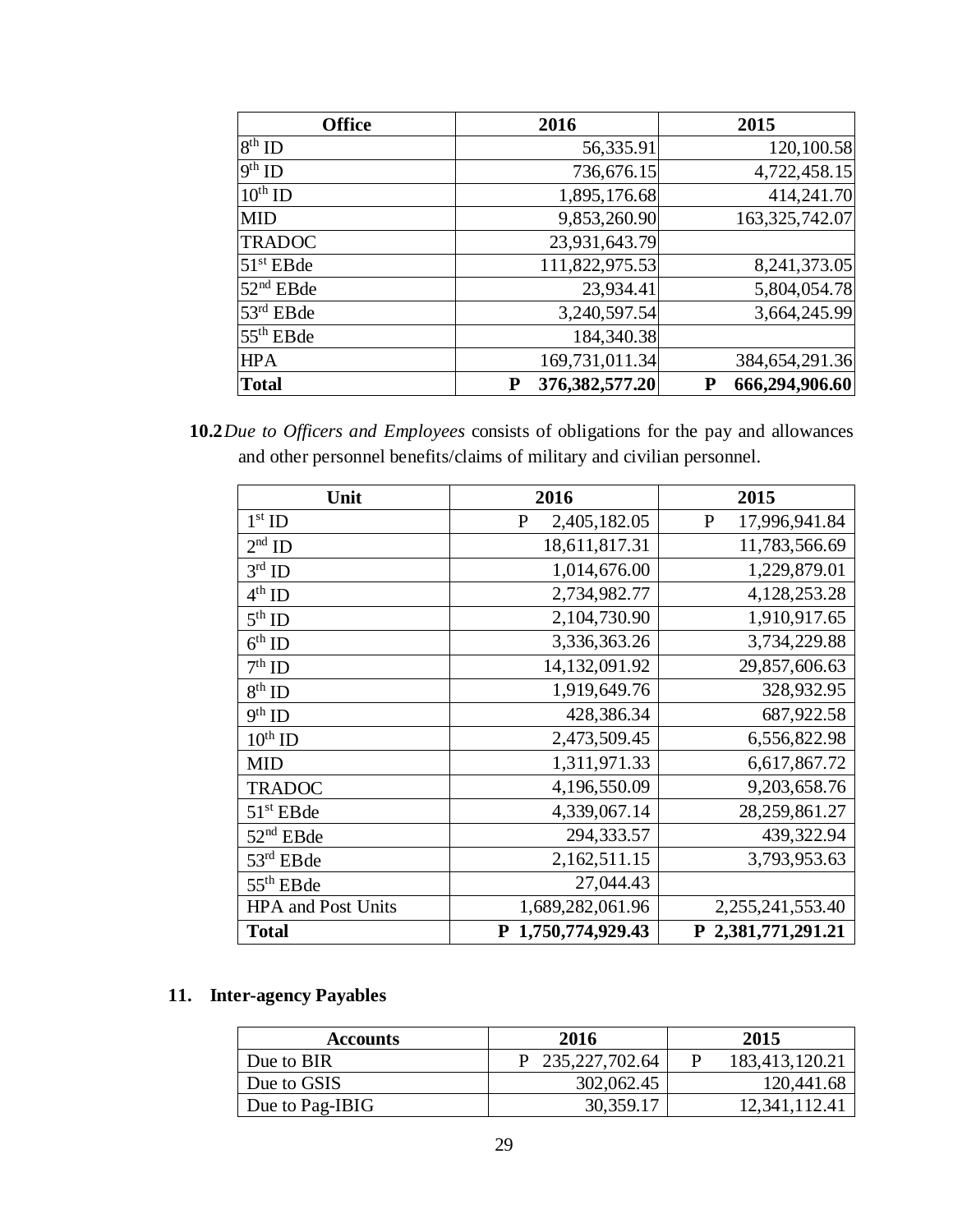| <b>Accounts</b>   | 2016               | 2015               |
|-------------------|--------------------|--------------------|
| Due to PhilHealth | 97, 131. 47        | 19,883,691.99      |
| Due to NGAs       | 782,844,076.18     | 873,838,949.14     |
| Due to GOCCs      | 9,911.21           | 9,911.21           |
| Due to LGUs       | 324,064.67         | 24,064.67          |
| <b>Total</b>      | P 1,018,835,307.79 | P 1,089,631,291.31 |

**11.1***Due to BIR* represents taxes withheld from compensation of PA personnel and suppliers to be remitted thru TRA in January 2017.

| <b>Office</b>     | 2016                  | 2015             |
|-------------------|-----------------------|------------------|
| $1st$ ID          | 1,408,806.74<br>P     | 886,219.03       |
| $2nd$ ID          | 1,366,970.10          | 2,082,164.43     |
| $3rd$ ID          | 420,793.22            | 247,340.71       |
| $4th$ ID          | 596,668.44            | 1,003,970.05     |
| $5th$ ID          | 702,073.90            | 476,902.41       |
| $6th$ ID          | 893,173.07            | 251,280.13       |
| $7th$ ID          | 1,322,927.93          | 914,824.51       |
| $9^{\rm th}$ ID   | 180,521.16            | 344,319.15       |
| <b>MID</b>        | 4,211,418.53          | 3,436,998.82     |
| <b>TRADOC</b>     | 604,888.25            | 388,808.76       |
| $51st$ EBde       | 1,398,102.87          |                  |
| $52nd$ EBde       | 31,593.77             | 48,506.45        |
| $53rd$ EBde       | 341, 359. 73          | 272,600.02       |
| $55th$ EBde       | 21,969.69             | 104,127.76       |
| HPA and Post unit | 221,726,435.24        | 172,955,057.98   |
| <b>Total</b>      | 235, 227, 702.64<br>P | P 183,413,120.21 |

**11.2***Due to GSIS* consists of employees' premium payments and other payables withheld for remittance to GSIS. It also includes the additional premiums withheld due to salary differential of civilian personnel for the period January to March 2016.

| <b>Office</b>            | 2016                     | 2015          |
|--------------------------|--------------------------|---------------|
| $1st$ ID                 | $\overline{\phantom{0}}$ | 6,534.58<br>P |
| $2nd$ ID                 | P 11,422.52              | 11,422.52     |
| $7th$ ID                 | 1,081.62                 | 1,081.62      |
| $51st$ EBde              | $\overline{\phantom{a}}$ | 6,323.37      |
| $53rd$ EBde              | 650.15                   | 9.39          |
| <b>HPA</b> and PostUnits | 288,908.16               | 95,070.20     |
| <b>Total</b>             | 302,062.45<br>P          | P 120,441.68  |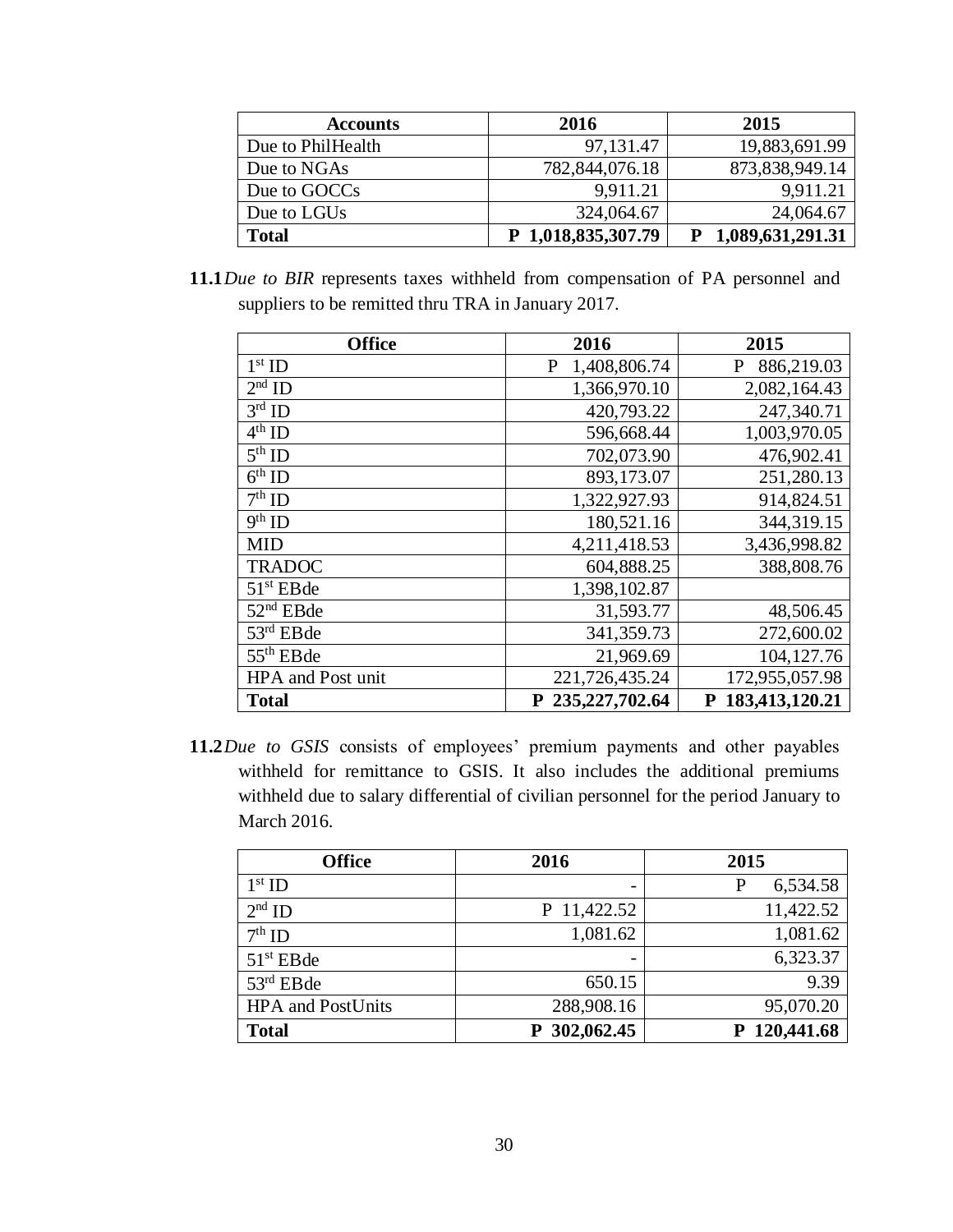**11.3***Due to Pag-IBIG* represents the employee's premium and other payables withheld for remittance to Pag-ibig.

| <b>Office</b>             | 2016        | 2015          |
|---------------------------|-------------|---------------|
| $1st$ ID                  |             | 700.00        |
| $2nd$ ID                  | 900.00<br>р | 900.00        |
| $8th$ ID                  | 299.93      | 299.93        |
| <b>HPA</b> and Post Units | 29,159.24   | 12,339,212.48 |
| <b>Total</b>              | 30,359.17   | 12,341,112.41 |

**11.4***Due to PhilHealth* consists of employees' premium and other payables withheld for remittance to PhilHealth. The balance includes the additional premiums withheld due to salary differential for the period January to March 2016.

| <b>Office</b> | 2016                     | 2015               |
|---------------|--------------------------|--------------------|
| $1st$ ID      | $\overline{\phantom{a}}$ | 1,012.50<br>P      |
| $2nd$ ID      | 1,456.90                 | 1,456.90           |
| $3rd$ ID      | $\overline{\phantom{a}}$ | 10,500.00          |
| $7th$ ID      | 124.24                   | 124.24             |
| $8th$ ID      | 1,837.76                 | 1,864.75           |
| <b>HPA</b>    | 93,712.57                | 19,868,733.60      |
| <b>Total</b>  | 97,131.47                | 19,883,691.99<br>Р |

**11.5** *Due to NGAs* pertains to the unliquidated balance of inter-agency transferred fund from national government agencies, other than BIR, for implementation of specific projects and other Agency transactions.

| <b>Office</b>             | 2016             | 2015             |
|---------------------------|------------------|------------------|
| $2nd$ ID                  |                  | 268.20<br>P      |
| $4th$ ID                  | 646,045.22<br>P  |                  |
| $7th$ ID                  | 211.70           |                  |
| <b>MID</b>                | 466,896.41       | 488,899.61       |
| <b>TRADOC</b>             | 2,528.00         | 2,528.00         |
| $51st$ EBde               | 25,006,115.11    | 14,765,162.28    |
| $52nd$ EBde               | 319,632,964.21   | 294,728,268.95   |
| $53rd$ EBde               | 28,522,658.09    | 35, 353, 748.62  |
| $55th$ EBde               | 53,019.23        |                  |
| <b>HPA</b> and Post Units | 408,513,638.21   | 528,500,073.48   |
| <b>Total</b>              | P 782,844,076.18 | P 873,838,949.14 |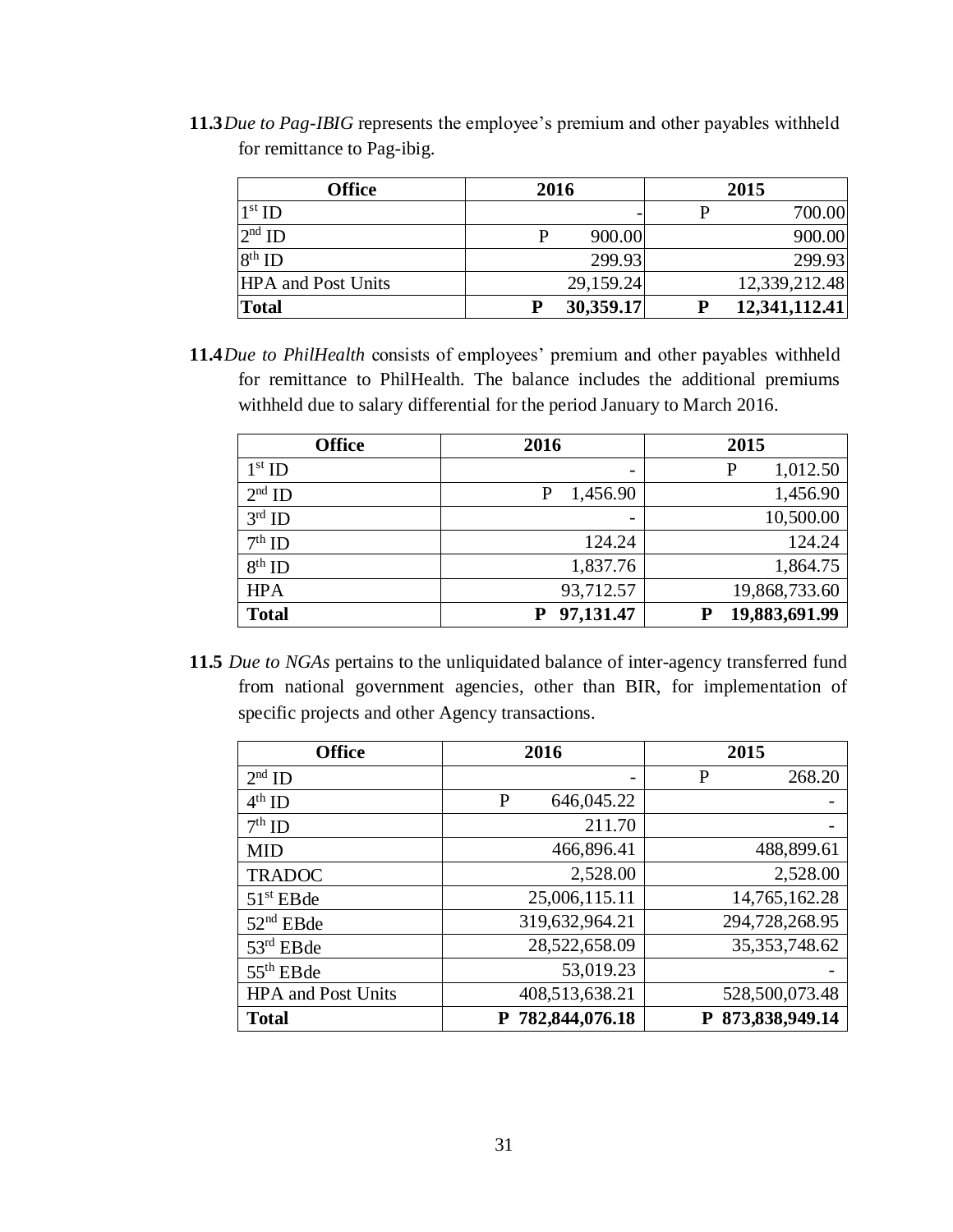**11.6***Due to LGUs* consists of balance of fund transferred for the implementation of specific programs or projects*.* 

### **12. Intra-Agency Payables**

| <b>Accounts</b>       | 2016            | 2015           |
|-----------------------|-----------------|----------------|
| Due to Central Office | 14,840,035.84   | 79,065,813.90  |
| Due to Bureaus        | 1,200,000.00    |                |
| <b>Total</b>          | P 16,040,035.84 | P79,065,813.90 |

- **12.1***Due to Central Office* pertains to the balance of transferred fund to operating units from HPA for the implementation of various projects
- **12.2***Due to Bureaus* represents the receipt of fund from PA Provident for the acquisition of motor vehicle.

### **13. Trust Liabilities**

| <b>Accounts</b>          |          | 2016             | 2015             |
|--------------------------|----------|------------------|------------------|
| <b>Trust Liabilities</b> |          | P 146,608,409.09 | P 153,227,636.38 |
| Guaranty/Security        | Deposits | 77,398,094.20    | 55,518,671.03    |
| Payable                  |          |                  |                  |
| <b>Total</b>             |          | P 224,006,503.29 | P 208,746,307.41 |

**13.1***Trust Liabilities* pertains to receipt of amount held in trust for specific purpose. This includes collections from PA ID, light and water, Married Officers Quarters, proceeds from the sale of bid documents, insurance claimed from AFPGIC, and bidders bond.

| <b>Office</b>             | 2016                | 2015               |
|---------------------------|---------------------|--------------------|
| $2nd$ ID                  | 431,855.00<br>P     |                    |
| $3rd$ ID                  | 419,500.00          |                    |
| $4th$ ID                  | 16,210,592.24       | 15,062,938.57<br>P |
| $5th$ ID                  | 1,852,159.83        | 3,152,136.48       |
| $7th$ ID                  |                     | 5,300,000.00       |
| $9th$ ID                  | 1,349,691.60        |                    |
| $53rd$ EBde               | 5,352,000.00        |                    |
| <b>HPA</b> and Post Units | 120,992,610.42      | 129,712,561.33     |
| <b>Total</b>              | 146,608,409.09<br>P | P 153,227,636.38   |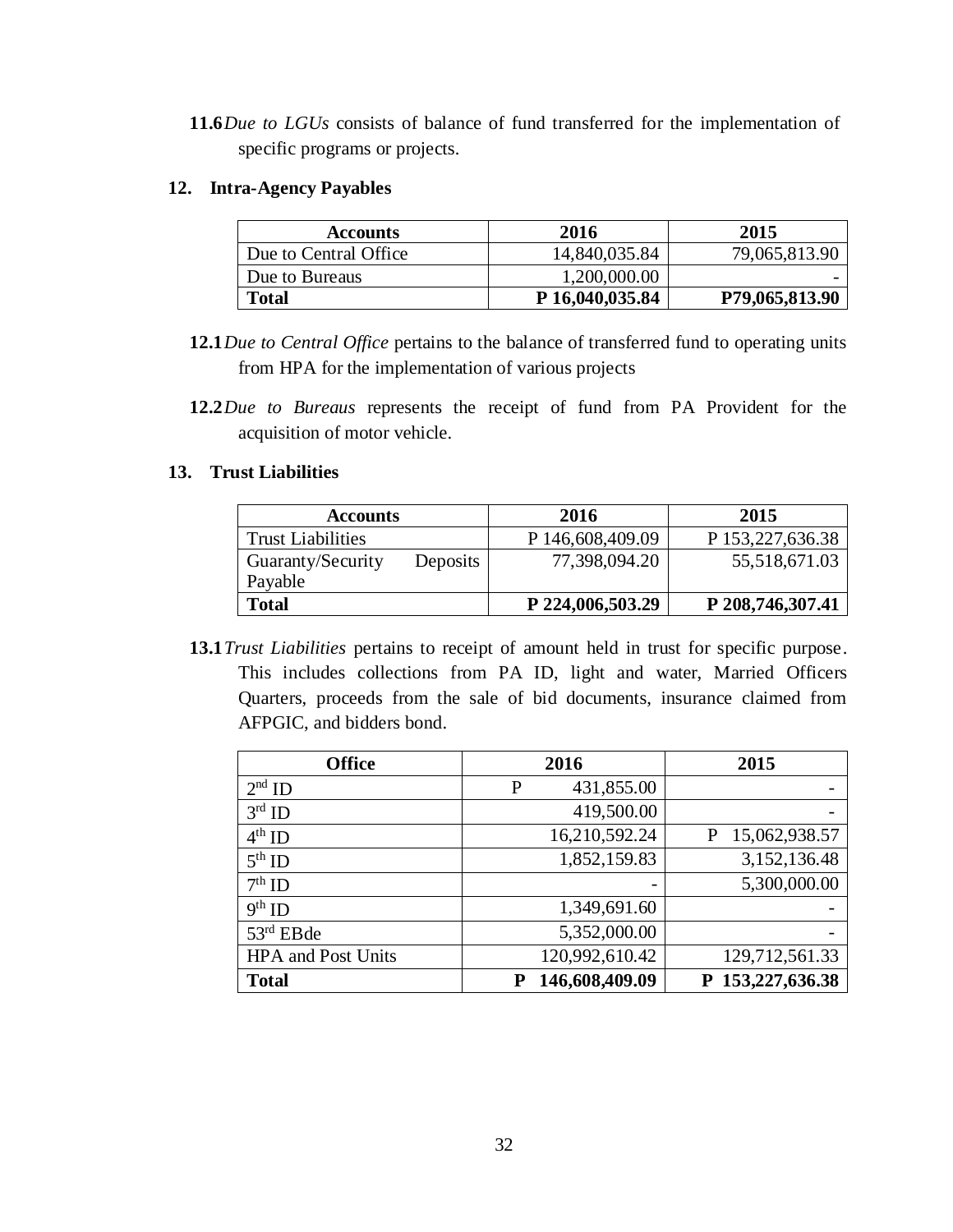**13.2***Guaranty/Security Deposits Payable* pertains to collections of winning bidder's bond, performance bond and 10 percent retention money payable to suppliers.

| <b>Office</b>             |   | 2016             |   | 2015          |
|---------------------------|---|------------------|---|---------------|
| $2nd$ ID                  | P | 170,476.78       | P | 170,476.78    |
| $4th$ ID                  |   | 26,000.00        |   |               |
| $7th$ ID                  |   |                  |   | 428,619.73    |
| <b>MID</b>                |   |                  |   | 17,529,060.70 |
| <b>TRADOC</b>             |   | 544, 364. 10     |   |               |
| $51st$ EBde               |   | 34, 384, 599. 18 |   | 3,481,911.12  |
| <b>HPA</b> and Post Units |   | 42,272,654.14    |   | 33,908,602.70 |
| <b>Total</b>              |   | P 77,398,094.20  | P | 55,518,671.03 |

#### **14. Deferred Credits/Unearned Income**

| Accounts                      | 2016            | 2015         |
|-------------------------------|-----------------|--------------|
| <b>Other Deferred Credits</b> | 4, 197, 205. 91 | 3,707,227.64 |
| <b>Other Unearned Revenue</b> | 385,000.00      | 310,000.00   |
| <b>Total</b>                  | 4,582,205.91    | 4,017,227.64 |

- **14.1***Other Deferred Credits* consists of collection of overpayment of pay and allowances and B-4 accounts from military personnel. The B-4 accounts are deductions from the salaries of military personnel until such time that the overpayment have been fully recovered by the Agency.
- **14.2***Other Unearned Revenue* represents collections from military personnel for lost firearms.
- **15. Other Payables** consists of deduction from the salaries of active employees pending remittances to various financial institutions, staled and cancelled checks from RCA/SFA and commutation account. It also includes collection from PA trust receipts such as rental fee from concessionaires, reimbursement from PhilHealth including professional fees, and unpaid Class "E" Allotment.

| Account               | 2016            | 2015           |
|-----------------------|-----------------|----------------|
| <b>Other Payables</b> | P 68,613,036.80 | 184,955,978.36 |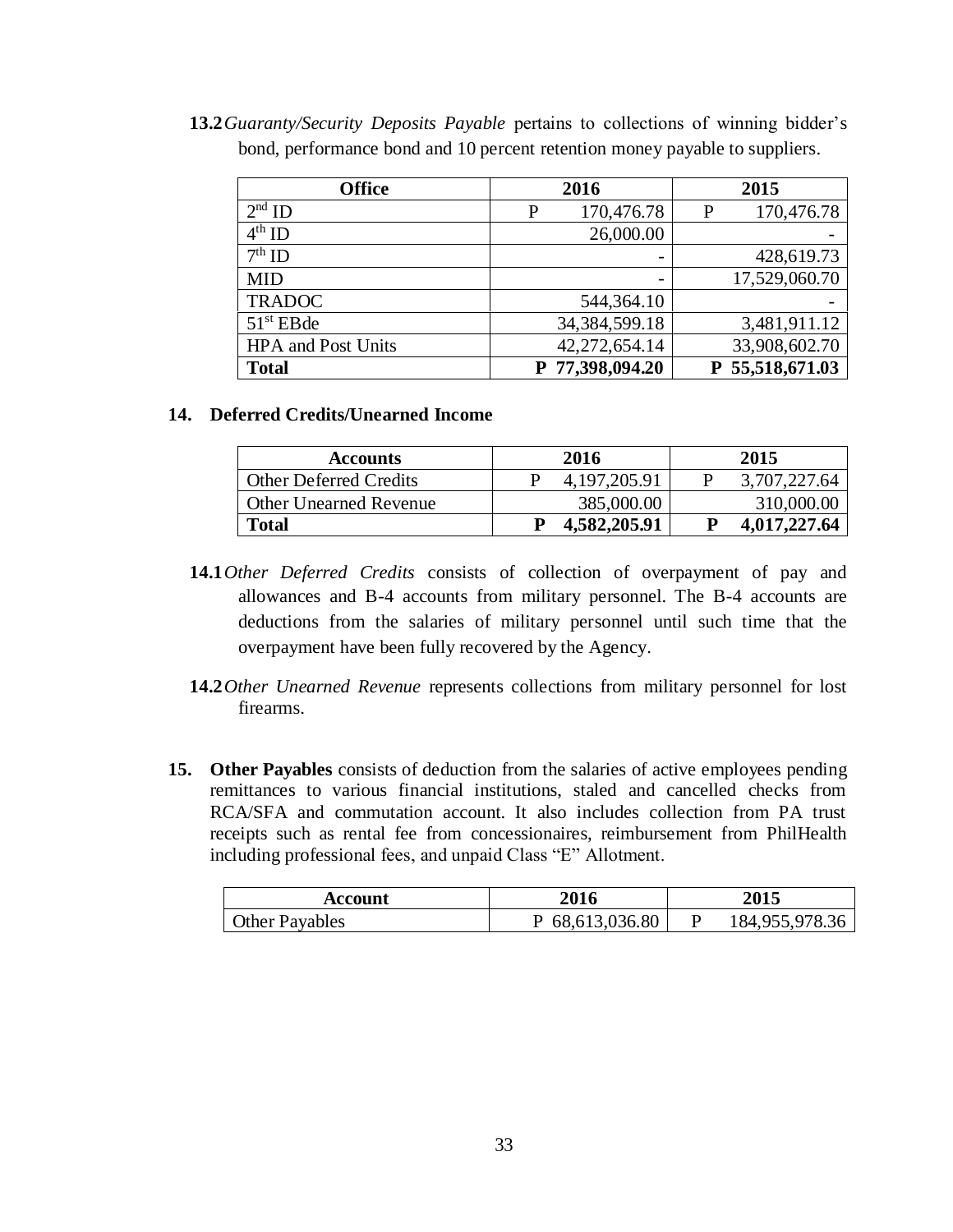# **16. Adjustments on Accumulated Surplus are as follows:**

| <b>Changes</b> in<br><b>Accounting Policy</b><br>Adjustment in Prior<br>Year Accumulated<br>Depreciation of PPE<br>due to alignment of<br>P31,664,716.45<br>P31,664,716.45<br>estimated life of PPE<br>per COA Cir 2003-007<br>dtd 11 Dec 2003<br>Reclassification to<br>1,702,190,921.36<br>Semi-Expandable<br>1,702,190,921.36 |              | <b>Debit</b>     | <b>Credit</b> | <b>Balance</b>   |
|----------------------------------------------------------------------------------------------------------------------------------------------------------------------------------------------------------------------------------------------------------------------------------------------------------------------------------|--------------|------------------|---------------|------------------|
|                                                                                                                                                                                                                                                                                                                                  |              |                  |               |                  |
|                                                                                                                                                                                                                                                                                                                                  |              |                  |               |                  |
|                                                                                                                                                                                                                                                                                                                                  |              |                  |               |                  |
|                                                                                                                                                                                                                                                                                                                                  |              |                  |               |                  |
|                                                                                                                                                                                                                                                                                                                                  |              |                  |               |                  |
|                                                                                                                                                                                                                                                                                                                                  |              |                  |               |                  |
|                                                                                                                                                                                                                                                                                                                                  |              |                  |               |                  |
|                                                                                                                                                                                                                                                                                                                                  |              |                  |               |                  |
|                                                                                                                                                                                                                                                                                                                                  |              |                  |               |                  |
|                                                                                                                                                                                                                                                                                                                                  |              |                  |               |                  |
|                                                                                                                                                                                                                                                                                                                                  | <b>Total</b> | 1,733,855,637.81 |               | 1,733,855,637.81 |
|                                                                                                                                                                                                                                                                                                                                  |              |                  |               |                  |
| <b>Prior Period</b>                                                                                                                                                                                                                                                                                                              |              |                  |               |                  |
| <b>Errors/Unrecorded</b>                                                                                                                                                                                                                                                                                                         |              |                  |               |                  |
| <b>Income and Expenses</b>                                                                                                                                                                                                                                                                                                       |              |                  |               |                  |
| Correction/Adjustment                                                                                                                                                                                                                                                                                                            |              |                  |               |                  |
| 4, 141, 437. 52<br>in recording of PPE<br>4, 141, 437. 52                                                                                                                                                                                                                                                                        |              |                  |               |                  |
| Adjustment on the                                                                                                                                                                                                                                                                                                                |              |                  |               |                  |
| reclassification of PPE<br>(127, 867, 757.44)<br>P127,867,757.44                                                                                                                                                                                                                                                                 |              |                  |               |                  |
| account                                                                                                                                                                                                                                                                                                                          |              |                  |               |                  |
| Overpayment of                                                                                                                                                                                                                                                                                                                   |              |                  |               |                  |
| Pay/Allowances<br>25,012,913.92<br>(25,012,913.92)                                                                                                                                                                                                                                                                               |              |                  |               |                  |
| deducted from their                                                                                                                                                                                                                                                                                                              |              |                  |               |                  |
| commutation                                                                                                                                                                                                                                                                                                                      |              |                  |               |                  |
| Adjustment for<br>20,493,380.90                                                                                                                                                                                                                                                                                                  |              |                  |               |                  |
| unrecorded RCA<br>20,493,380.90<br>Correction/adjustment                                                                                                                                                                                                                                                                         |              |                  |               |                  |
| in recording of<br>905,104.81<br>(905, 104.81)                                                                                                                                                                                                                                                                                   |              |                  |               |                  |
| disbursement                                                                                                                                                                                                                                                                                                                     |              |                  |               |                  |
| Correction in                                                                                                                                                                                                                                                                                                                    |              |                  |               |                  |
| recording/adjustment of                                                                                                                                                                                                                                                                                                          |              |                  |               |                  |
| 1,424,868.89<br>Due to Officers and<br>1,424,868.89                                                                                                                                                                                                                                                                              |              |                  |               |                  |
| Employees                                                                                                                                                                                                                                                                                                                        |              |                  |               |                  |
| Adjustment on the                                                                                                                                                                                                                                                                                                                |              |                  |               |                  |
| unrecorded utilization<br>2,754,750.00<br>2,754,750.00                                                                                                                                                                                                                                                                           |              |                  |               |                  |
| of balance from NFA                                                                                                                                                                                                                                                                                                              |              |                  |               |                  |
| Correction in                                                                                                                                                                                                                                                                                                                    |              |                  |               |                  |
| recording/additional<br>152,846,523.72                                                                                                                                                                                                                                                                                           |              |                  |               |                  |
| Set-up of Accounts<br>152,846,523.72                                                                                                                                                                                                                                                                                             |              |                  |               |                  |
| Payable<br>Liquidation of Due                                                                                                                                                                                                                                                                                                    |              |                  |               |                  |
| 20,072,755.33<br>from NGAs<br>20,072,755.33                                                                                                                                                                                                                                                                                      |              |                  |               |                  |
| Liquidation of GOCC-                                                                                                                                                                                                                                                                                                             |              |                  |               |                  |
| 51,058,705.57<br><b>PITC</b> Account<br>51,058,705.57                                                                                                                                                                                                                                                                            |              |                  |               |                  |
| 41,350,336.00<br><b>Liquidation of Deposit</b>                                                                                                                                                                                                                                                                                   |              |                  |               |                  |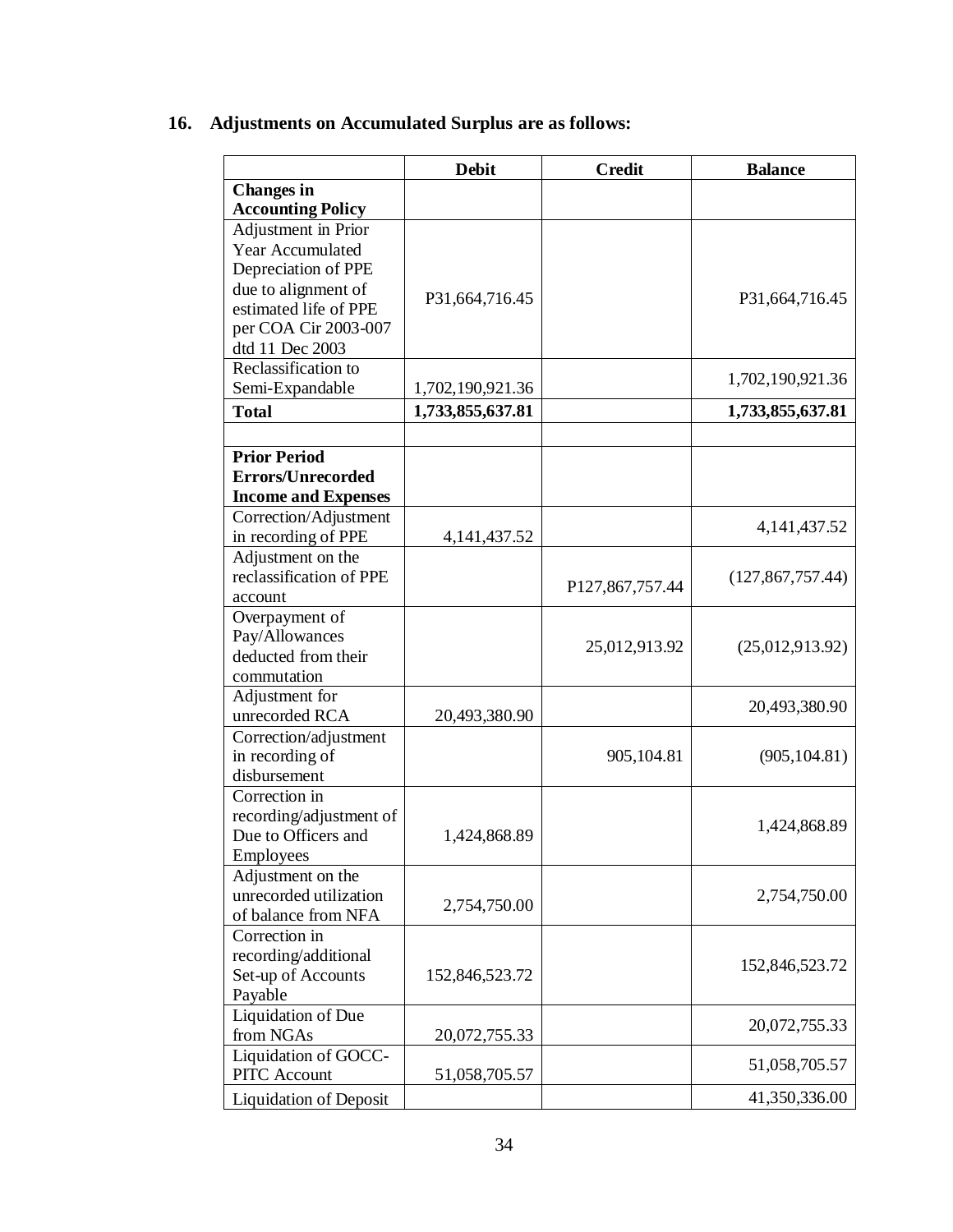|                                              | <b>Debit</b>         | <b>Credit</b>     | <b>Balance</b>      |
|----------------------------------------------|----------------------|-------------------|---------------------|
| on Letter of Credit                          | 41,350,336.00        |                   |                     |
| Liquidation of Other                         |                      |                   | 256,742,602.45      |
| Prepayments                                  | 256,742,602.45       |                   |                     |
| Issuance of PY                               |                      |                   | 1,184,441,548.64    |
| Inventories                                  | 1, 184, 441, 548. 64 |                   |                     |
| Liquidation of PY cash                       |                      |                   | 50,227,385.01       |
| advances<br>Liquidation of Due to            | 50,227,385.01        |                   |                     |
| <b>NGAs</b>                                  |                      | 8,541,346.57      | (8,541,346.57)      |
| Credit Memo                                  |                      |                   |                     |
| representing unknown                         |                      | 6,894,730.00      | (6,894,730.00)      |
| collection from abroad                       |                      |                   |                     |
| Recording of PY                              |                      | 2,971,536.16      | (2,971,536.16)      |
| Interest Income                              |                      |                   |                     |
| Setting up of<br>receivables and             |                      | 132,804.00        | (132,804.00)        |
| disallowances                                |                      |                   |                     |
| Settlement of                                |                      |                   |                     |
| receivables and                              |                      |                   | 3,909.45            |
| disallowances                                | 3,909.45             |                   |                     |
| <b>Total</b>                                 | 1,785,558,203.48     | 172,326,192.90    | 1,613,232,010.58    |
|                                              |                      |                   |                     |
| <b>Other Adjustments</b>                     |                      |                   |                     |
| Receipt of NTA for                           |                      | 1,331,843.50      | (1,331,843.50)      |
| <b>TRA</b>                                   |                      |                   |                     |
| Collection of PY                             |                      | 13,447,824.39     | (13,447,824.39)     |
| overpayments                                 |                      |                   |                     |
| <b>Reversion of Accounts</b>                 |                      | 783,116,644.46    | (783, 116, 644.46)  |
| Payable/ORS<br><b>Remittance of PY taxes</b> |                      |                   |                     |
| withheld to BIR thru                         |                      |                   |                     |
| <b>TRA</b>                                   |                      | 909,137.52        | (909, 137.52)       |
| Cancellation of stale                        |                      |                   |                     |
| checks                                       | 7,240,802.81         |                   | 7,240,802.81        |
| Adjustment in                                |                      | 3,813,625.92      | (3,813,625.92)      |
| recording of collections                     |                      |                   |                     |
| Recording of PY<br><b>Remittance to BTR</b>  | 755,528.63           |                   | 755,528.63          |
| <b>Total</b>                                 | 7,996,331.44         | 802,619,075.79    | (794, 622, 744.35)  |
|                                              |                      |                   |                     |
| <b>Others</b>                                |                      |                   |                     |
| Turn-In/Dropping of                          |                      |                   |                     |
| Property, Plant &                            |                      |                   |                     |
| Equipment                                    | 99,669,688.50        |                   | 99,669,688.50       |
| PPE Found in Station                         |                      | 3,033,355,571.93  | (3,033,355,571.93)  |
| Per RPCPPE of APAO                           |                      |                   |                     |
| <b>Total</b>                                 | P99,669,688.50       | P3,033,355,571.93 | (P2,933,685,883.43) |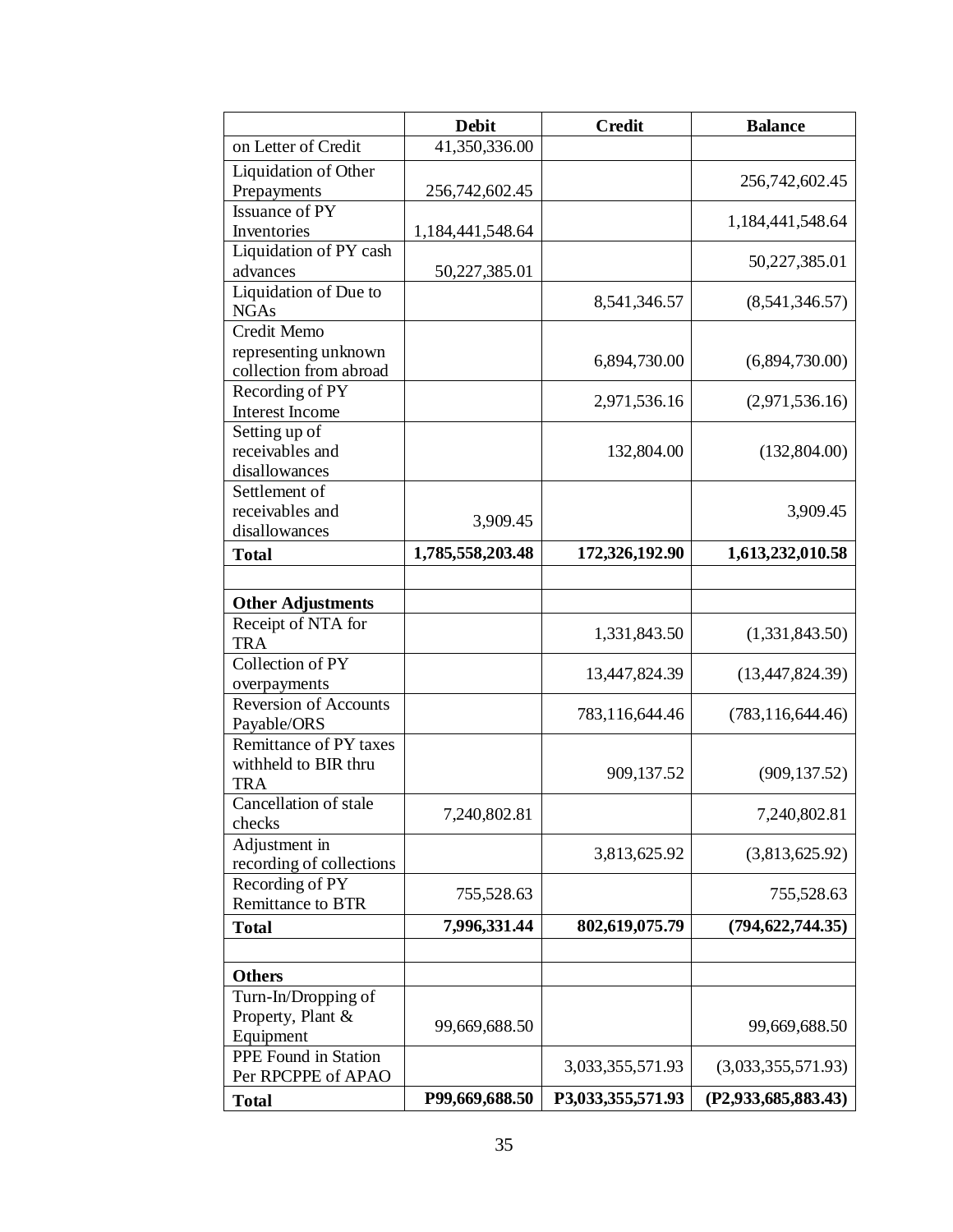### **17. Service and Business Income**

| <b>Particulars</b>                       | 2016             | 2015            |
|------------------------------------------|------------------|-----------------|
| <b>Service Income</b>                    | P 107,610,824.43 | P 56,449,819.36 |
| Fines and Penalties - Service Income     | 40,804,892.70    | 19,365,537.97   |
| <b>Hospital Fees</b>                     | 13,781,453.00    | 9,175,255.50    |
| Other Service Income                     | 52,750,377.56    | 27,900,905.89   |
| Legal Fees                               | 273,941.17       |                 |
| <b>Affiliation Fees</b>                  | 160.00           | 8,120.00        |
|                                          |                  |                 |
| <b>Business Income</b>                   | 9,534,234.57     | 10,499,559.97   |
| Rent/Lease Income                        | 7,530,565.50     | 7,924,564.39    |
| <b>Interest Income</b>                   | 2,003,669.07     | 2,574,995.58    |
| <b>Total Service and Business Income</b> | P 117,145,059.00 | P 66,949,379.33 |

### **18. Gains**

| Unit                  | 2016           | 2015              |
|-----------------------|----------------|-------------------|
| $1st$ ID              | 45,000.00<br>P |                   |
| $4th$ ID              | 101,805.17     | 54,000.00         |
| $5th$ ID              | 362,011.77     |                   |
| $7th$ ID              | 2,856,537.85   | 2,042,374.75      |
| $9th$ ID              | -              | 10,403.57         |
| <b>HPA/Post Units</b> | 121,116.57     |                   |
| <b>Total</b>          | P 3,486,471.36 | 2,106,778.32<br>P |

## **19. Personnel Services**

| <b>Accounts</b>                        | 2016                | 2015               |
|----------------------------------------|---------------------|--------------------|
| Salaries and Wages                     | P 18,496,952,168.76 | P18,351,379,810.09 |
| <b>Other Compensation</b>              | 22,166,054,656.35   | 19,777,566,443.16  |
| <b>Personnel Benefit Contributions</b> | 470,266,802.77      | 435,838,760.87     |
| <b>Other Personnel Benefits</b>        | 2,725,158,325.33    | 4,020,905,023.19   |
| <b>Total</b>                           | P43,858,431,953.21  | P42,585,690,037.31 |

# **19.1** *Salaries and Wages*

| <b>Particulars</b>              | 2016                | 2015                |
|---------------------------------|---------------------|---------------------|
| Basic Salary-Civilian           | 251,621,682.75      | 221,396,311.63      |
| Base Pay – Military/Uniformed   | 18,245,330,486.01   | 18,129,983,498.46   |
| Personnel                       |                     |                     |
| <b>Total Salaries and Wages</b> | P 18,496,952,168.76 | P 18,351,379,810.09 |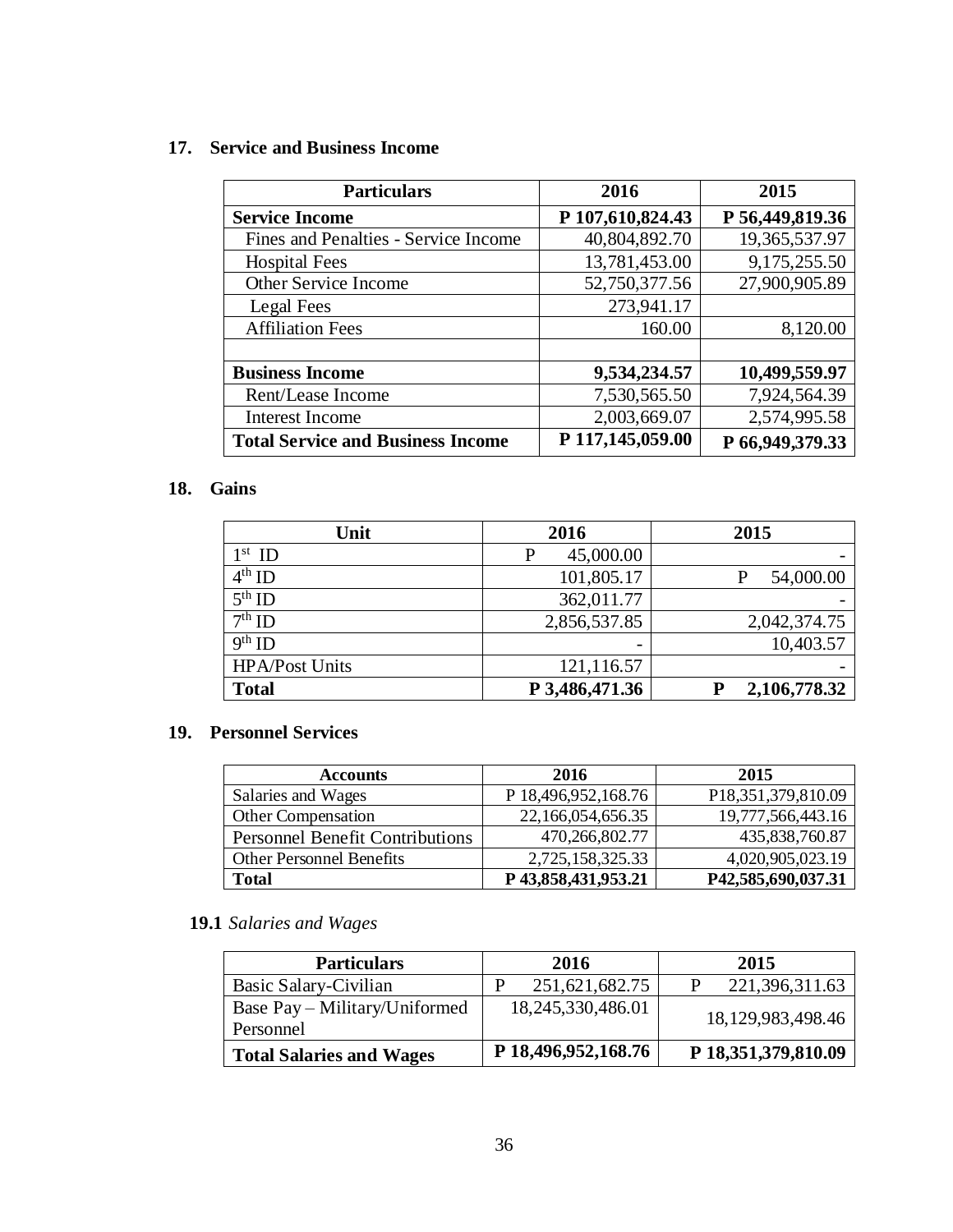### **19.2***Other Compensation*

| <b>Particulars</b>              | 2016               | 2015               |
|---------------------------------|--------------------|--------------------|
| Personal Economic Relief        | P1,938,101,759.94  | P1,955,560,259.06  |
| Allowance (PERA)                |                    |                    |
| Representation Allowance (RA)   | 240,000.00         | 247,154.71         |
| Transportation Allowance (TA)   | 240,000.00         | 247,154.71         |
| Clothing/Uniform Allowance      | 422,396,799.87     | 426,244,330.90     |
| Subsistence Allowance           | 7,309,453,940.33   | 7,363,402,213.10   |
| <b>Laundry Allowance</b>        | 33,695,214.57      | 36,680,071.60      |
| <b>Quarters Allowance</b>       | 421,118,951.20     | 427,634,458.74     |
| Productivity Incentive          | 2,000.00           | 151,828,959.70     |
| Allowance                       |                    |                    |
| Honoraria                       |                    | 30,216.94          |
| <b>Hazard Pay</b>               | 614,119,655.27     | 439,056,168.89     |
| Longevity Pay                   | 3,926,163,847.67   | 3,795,407,487.86   |
| Overtime Pay and Night Pay      | 1,068,940.07       | 547,959.89         |
| <b>Year End Bonus</b>           | 3,054,901,950.97   | 1,510,513,460.09   |
| Cash Gift                       | 414,971,744.00     | 404,871,699.00     |
| Other Bonuses and Allowances    | 4,029,579,852.46   | 3,265,294,847.97   |
| <b>Total Other Compensation</b> | P22,166,054,656.35 | P19,777,566,443.16 |

Effective January this year, the first tranche of salary standardization law under E.O No. 201 s. 2016 was implemented resulting to the increase in basic salary, Bonus and Other Bonuses and Allowances.

## **19.3** *Personnel Benefit Contribution*

| <b>Particulars</b>                                         | 2016            | 2015               |
|------------------------------------------------------------|-----------------|--------------------|
| Retirement and Life Insurance                              | P 29,744,494.75 | 25,784,797.18<br>P |
| Premiums                                                   |                 |                    |
| Pag-IBIG Contributions                                     | 95,533,056.69   | 96,691,129.04      |
| <b>PhilHealth Contributions</b>                            | 220,918,833.33  | 215,794,386.17     |
| <b>Employees Compensation</b><br><b>Insurance Premiums</b> | 98,228,863.00   | 97,568,448.48      |
| Provident/Welfare Fund<br>Contributions                    | 25,841,555.00   |                    |
| <b>Total Personnel Benefit</b><br><b>Contributions</b>     | P470,266,802.77 | 435,838,760.87     |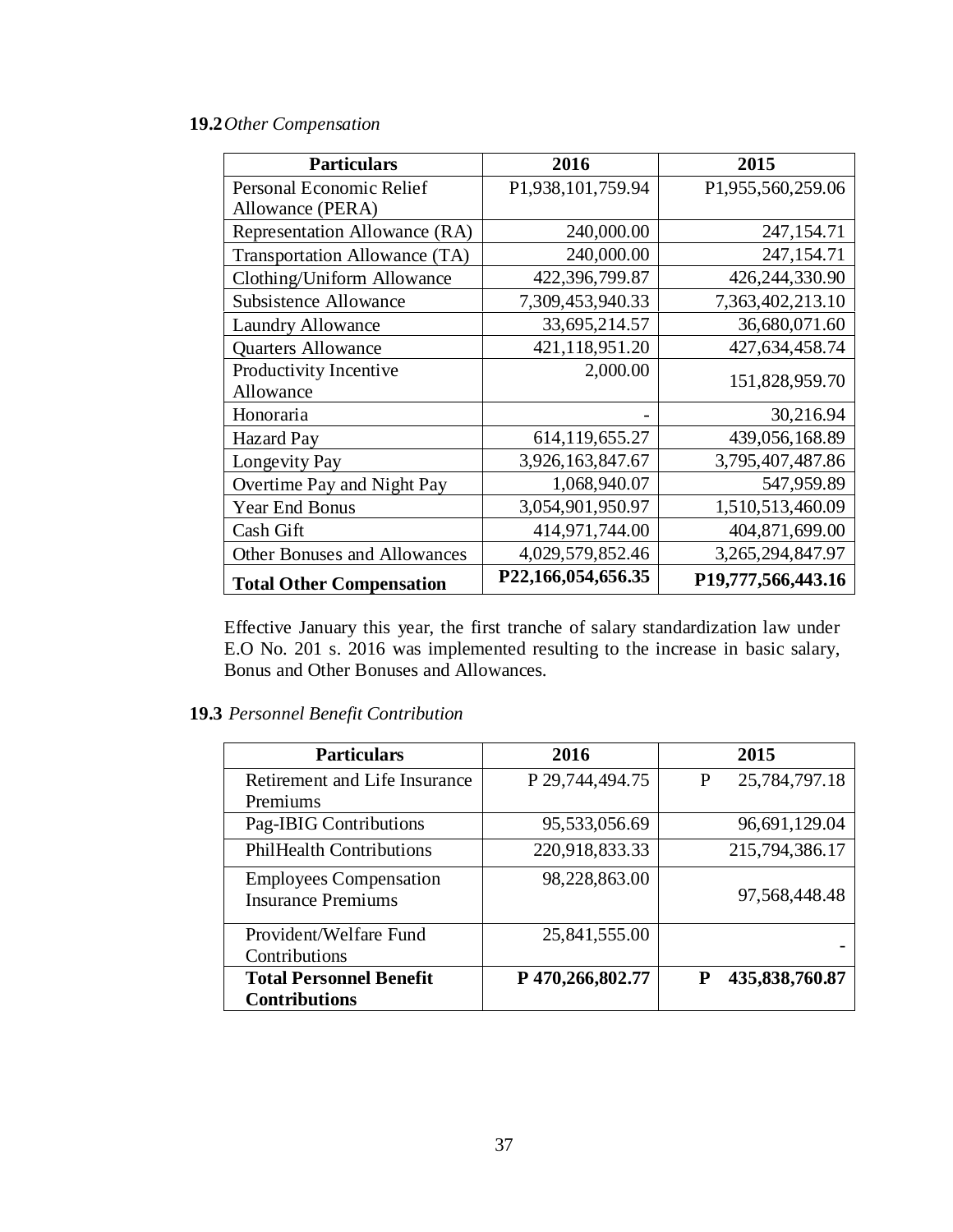# **19.4***Other Personnel Benefits*

| <b>Particulars</b>                    | 2016               | 2015               |
|---------------------------------------|--------------------|--------------------|
| <b>Retirement Gratuity</b>            | P 8,581,219.21     | P7,738,813.95      |
| <b>Terminal Leave Benefits</b>        | 2,078,315,543.01   | P 3,421,685,347.04 |
| <b>Other Personnel Benefits</b>       | 638, 261, 563. 11  | 591,480,862.20     |
| <b>Total Other Personnel Benefits</b> | P 2,725,158,325.33 | P 4,020,905,023.19 |

# **20. Maintenance and Other Operating Expenses**

| <b>Accounts</b>                                                 | 2016               | 2015              |
|-----------------------------------------------------------------|--------------------|-------------------|
| <b>Traveling Expenses</b>                                       | P 268,239,980.92   | P 257,903,317.90  |
| Training and Scholarship                                        | 355, 117, 771.61   | 256,141,644.88    |
| <b>Expenses</b>                                                 |                    |                   |
| <b>Supplies and Materials Expenses</b>                          | 2,160,093,612.32   | 2,091,233,559.36  |
| <b>Utility Expenses</b>                                         | 407,464,621.13     | 425,920,087.16    |
| <b>Communication Expenses</b>                                   | 113,016,304.72     | 106,989,956.58    |
| <b>Awards/Rewards and Prizes</b>                                | 7,009,947.30       | 8,767,889.56      |
| Survey, Research, Exploration                                   | 1,391,346.00       | 253,071.14        |
| and Development Expenses                                        |                    |                   |
| Demolition/Relocation and                                       | 1,010,000.00       | 1,130,000.00      |
| Desilting/Dredging Expenses                                     |                    |                   |
| Confidential, Intelligence and                                  | 64,000,000.00      | 22,000,000.00     |
| <b>Extraordinary Expenses</b>                                   |                    |                   |
| <b>Professional Services</b>                                    | 10,677,964.53      | 8,564,034.97      |
| <b>General Services</b>                                         | 8,246,640.33       | 13,033,405.43     |
| Repairs and Maintenance                                         | 627, 235, 277. 94  | 678, 686, 419. 65 |
| Taxes, Insurance Premiums and                                   | 164, 260, 367. 15  | 125, 303, 749. 26 |
| <b>Other Fees</b>                                               |                    |                   |
| Labor and Wages                                                 | 62,836,642.13      | 51,945,891.92     |
| Other Maintenance and Operating                                 | 466,954,865.50     | 344,001,179.69    |
| <b>Expenses</b>                                                 |                    |                   |
| <b>Total Maintenance and Other</b><br><b>Operating Expenses</b> | P 4,717,555,341.58 | P4,391,874,207.50 |

# **20.1***Traveling Expenses*

| <b>Particulars</b>              | 2016             | 2015             |
|---------------------------------|------------------|------------------|
| Traveling Expenses – Local      | P 219,829,586.36 | P 206,053,367.98 |
| Traveling Expenses - Foreign    | 48,410,394.56    | 51,849,949.92    |
| <b>Total Traveling Expenses</b> | P 268,239,980.92 | P 257,903,317.90 |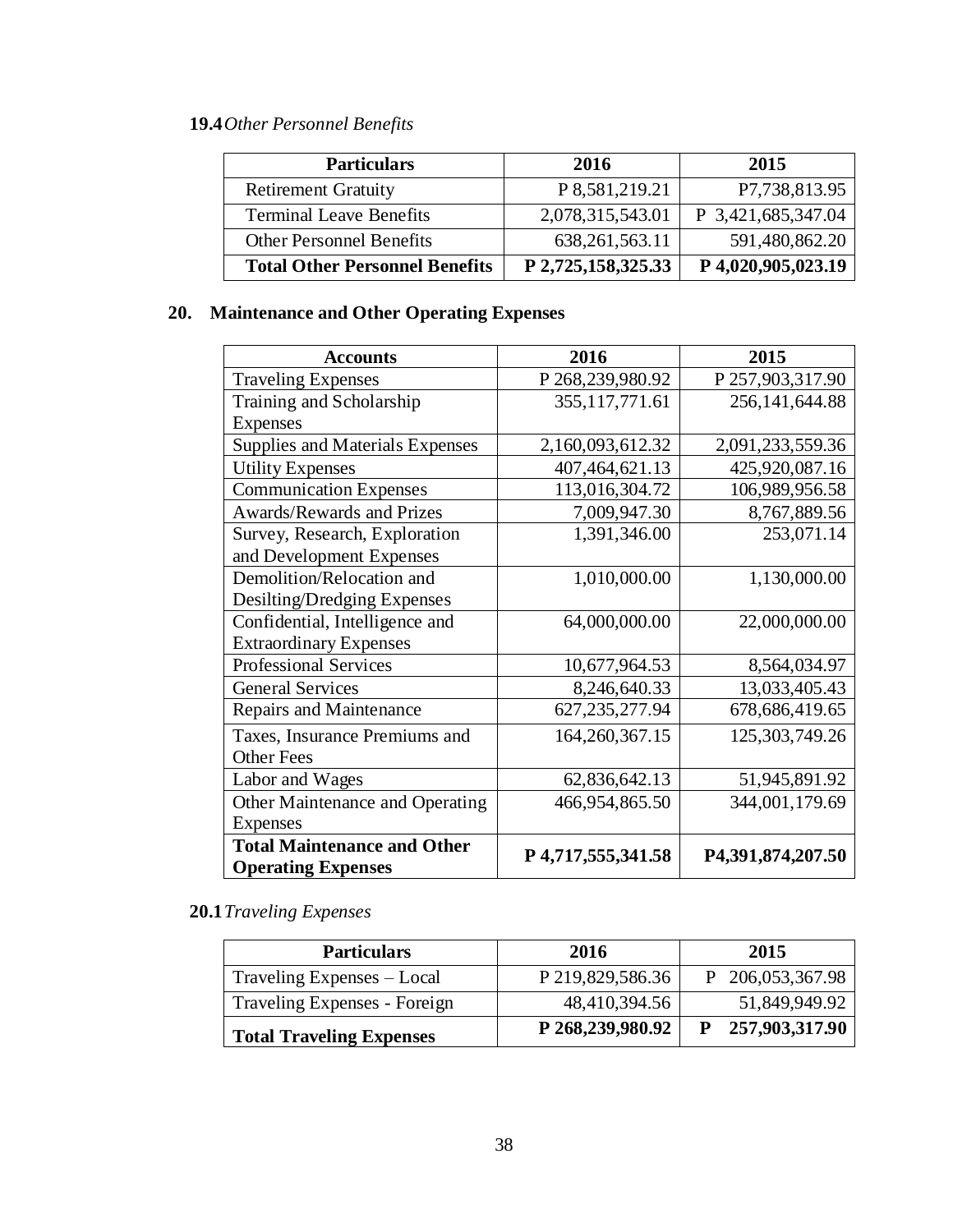# **20.2***Training and Scholarship Expenses*

| P 354,582,103.61 | P 252,413,402.78   |
|------------------|--------------------|
|                  |                    |
| 535,668.00       | 3,728,242.10       |
|                  | P 256,141,644.88   |
|                  | P 355, 117, 771.61 |

# **20.3***Supplies and Materials Expenses*

| <b>Particulars</b>                     | 2016               | 2015                |
|----------------------------------------|--------------------|---------------------|
| <b>Office Supplies Expenses</b>        | P 130,460,757.20   | 148,055,405.76<br>P |
| <b>Accountable Forms Expenses</b>      | 1,085,532.00       | 1,104,083.25        |
| <b>Non-Accountable Forms Expenses</b>  | 1,752,200.00       | 1,982,377.22        |
| Animal/Zoological Supplies             | 6,739,750.00       | 6,352,468.75        |
| <b>Expenses</b>                        |                    |                     |
| <b>Food Supplies Expenses</b>          | 10,980,967.00      | 15,001,064.30       |
| <b>Welfare Goods Expenses</b>          | 327,620,515.78     | 309,243,448.92      |
| Drugs and Medicines Expenses           | 50,340,098.44      | 56,094,682.20       |
| Medical, Dental and Laboratory         | 52,382,435.69      | 36,697,470.75       |
| <b>Supplies Expenses</b>               |                    |                     |
| Fuel, Oil and Lubricants Expenses      | 533,717,811.38     | 848, 117, 289. 23   |
| Military, Police and Traffic           | 16,591,278.40      | 42,098,447.80       |
| <b>Supplies Expenses</b>               |                    |                     |
| <b>Chemical and Filtering Supplies</b> | 688,091.00         | 110,650.00          |
| <b>Expenses</b>                        |                    |                     |
| Semi-Expendable Machinery and          | 8,571,955.96       |                     |
| <b>Equipment Expenses</b>              |                    |                     |
| Semi-Expendable Furniture,             | 374,920.88         |                     |
| <b>Fixtures and Books Expenses</b>     |                    |                     |
| Other Supplies and Materials           | 1,018,787,298.59   | 626, 376, 171. 18   |
| Expenses                               |                    |                     |
| <b>Total Supplies and Materials</b>    | P 2,160,093,612.32 | P 2,091,233,559.36  |
| <b>Expenses</b>                        |                    |                     |

# **20.4***Utility Expenses*

| <b>Particulars</b>            | 2016              | 2015             |
|-------------------------------|-------------------|------------------|
| Water Expenses                | P 114,302,336.72  | P 145,407,676.01 |
| <b>Electricity Expenses</b>   | 293, 162, 284. 41 | 280, 512, 411.15 |
| <b>Total Utility Expenses</b> | P 407,464,621.13  | P 425,920,087.16 |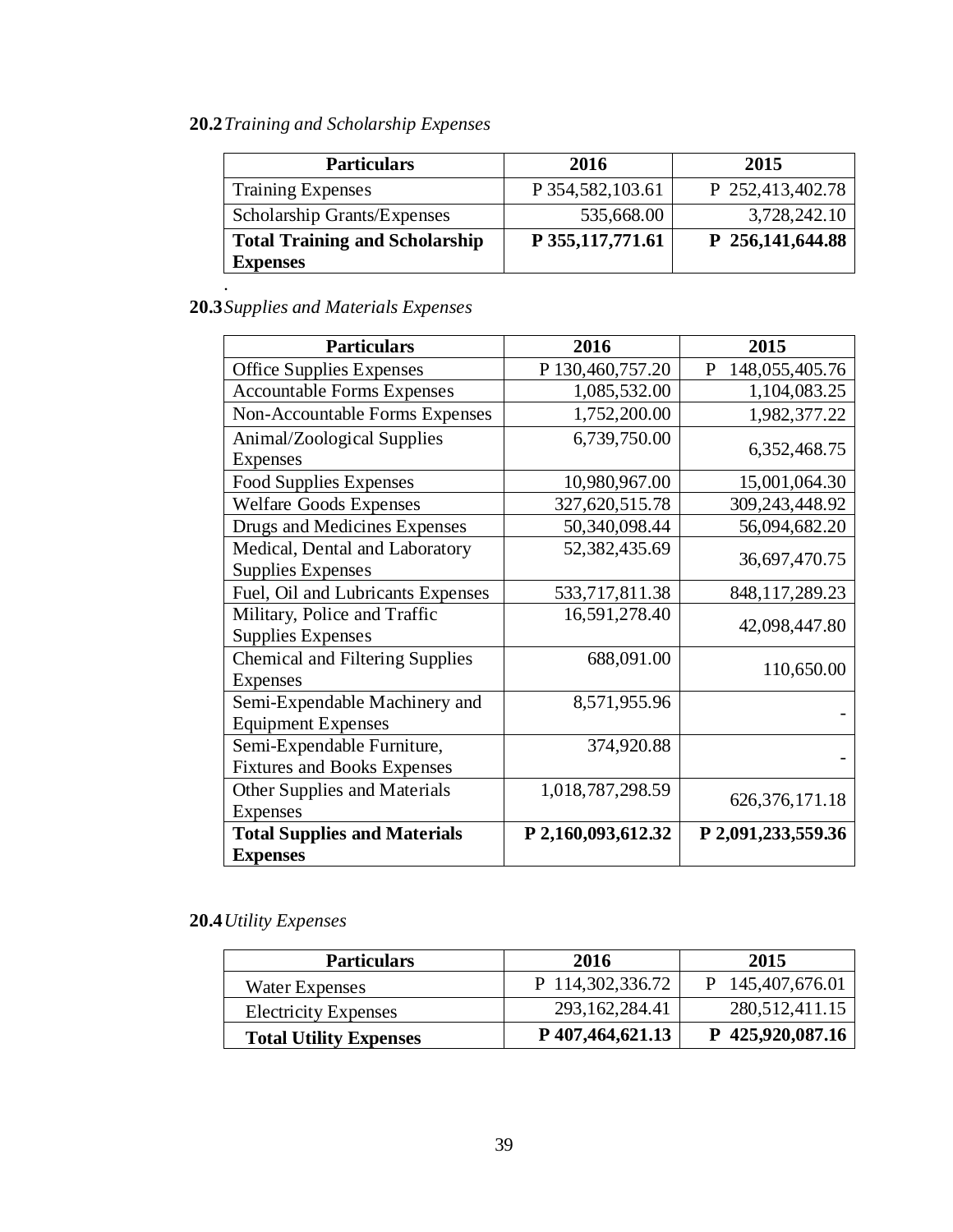# **20.5***Communication Expenses*

| <b>Particulars</b>                                | 2016              | 2015              |
|---------------------------------------------------|-------------------|-------------------|
| Postage and Courier Services                      | 2,010,537.98<br>p | 2,434,040.70<br>P |
| <b>Telephone Expenses</b>                         | 74,550,095.14     | 74,404,170.37     |
| <b>Internet Subscription Expenses</b>             | 15,913,435.05     | 13,724,214.96     |
| Cable, Satellite, Telegraph and<br>Radio Expenses | 20, 542, 236. 55  | 16,427,530.55     |
| <b>Total Communication Expenses</b>               | P 113,016,304.72  | 106,989,956.58    |

# **20.6***Awards/Rewards and Prizes*

| <b>Particulars</b>                     | 2016             | 2015         |
|----------------------------------------|------------------|--------------|
| Awards/Rewards Expenses                | P 5, 243, 355.00 | 7,504,598.06 |
| Prizes                                 | 1,766,592.30     | 1,263,291.50 |
| <b>Total Awards/Rewards and Prizes</b> | P 7,009,947.30   | 8,767,889.56 |

# **20.7***Professional Services*

| <b>Particulars</b>                 |   | 2016            |   | 2015         |
|------------------------------------|---|-----------------|---|--------------|
| Legal Services                     | P | 247,500.00      | P | 260,000.00   |
| <b>Auditing Services</b>           |   | 3,251,550.55    |   | 3,180,135.97 |
| <b>Consultancy Services</b>        |   | 3,316,364.00    |   | 2,228,653.00 |
| <b>Other Professional Services</b> |   | 3,862,549.98    |   | 2,895,246.00 |
| <b>Total Professional Services</b> |   | P 10,677,964.53 |   | 8,564,034.97 |

# **20.8***General Services*

*.*

| <b>Particulars</b>                   | 2016           | 2015          |
|--------------------------------------|----------------|---------------|
| <b>Environment/Sanitary Services</b> | 27,000.00      | 48,000.00     |
| <b>Janitorial Services</b>           | 6,570,640.33   | 2,606,770.98  |
| <b>Other General Services</b>        | 1,649,000.00   | 10,378,634.45 |
| <b>Total General Services</b>        | P 8,246,640.33 | 13,033,405.43 |

# **20.9***Repairs and Maintenance*

| <b>Particulars</b>                | 2016           | 2015              |
|-----------------------------------|----------------|-------------------|
| Repairs and Maintenance-Land      | P 3,777,703.96 | 69,415.80<br>P    |
| Improvements                      |                |                   |
| Repairs and Maintenance-          | 11,660,847.17  | 10,261,334.65     |
| <b>Infrastructure Assets</b>      |                |                   |
| Repairs and Maintenance-Buildings | 216,866,158.33 | 163,716,892.17    |
| and Other Structures              |                |                   |
| Repairs and Maintenance-Machinery | 164,781,548.84 | 257, 264, 599. 98 |
| and Equipment                     |                |                   |
| Repairs and Maintenance-          | 225,644,592.96 | 243,336,580.82    |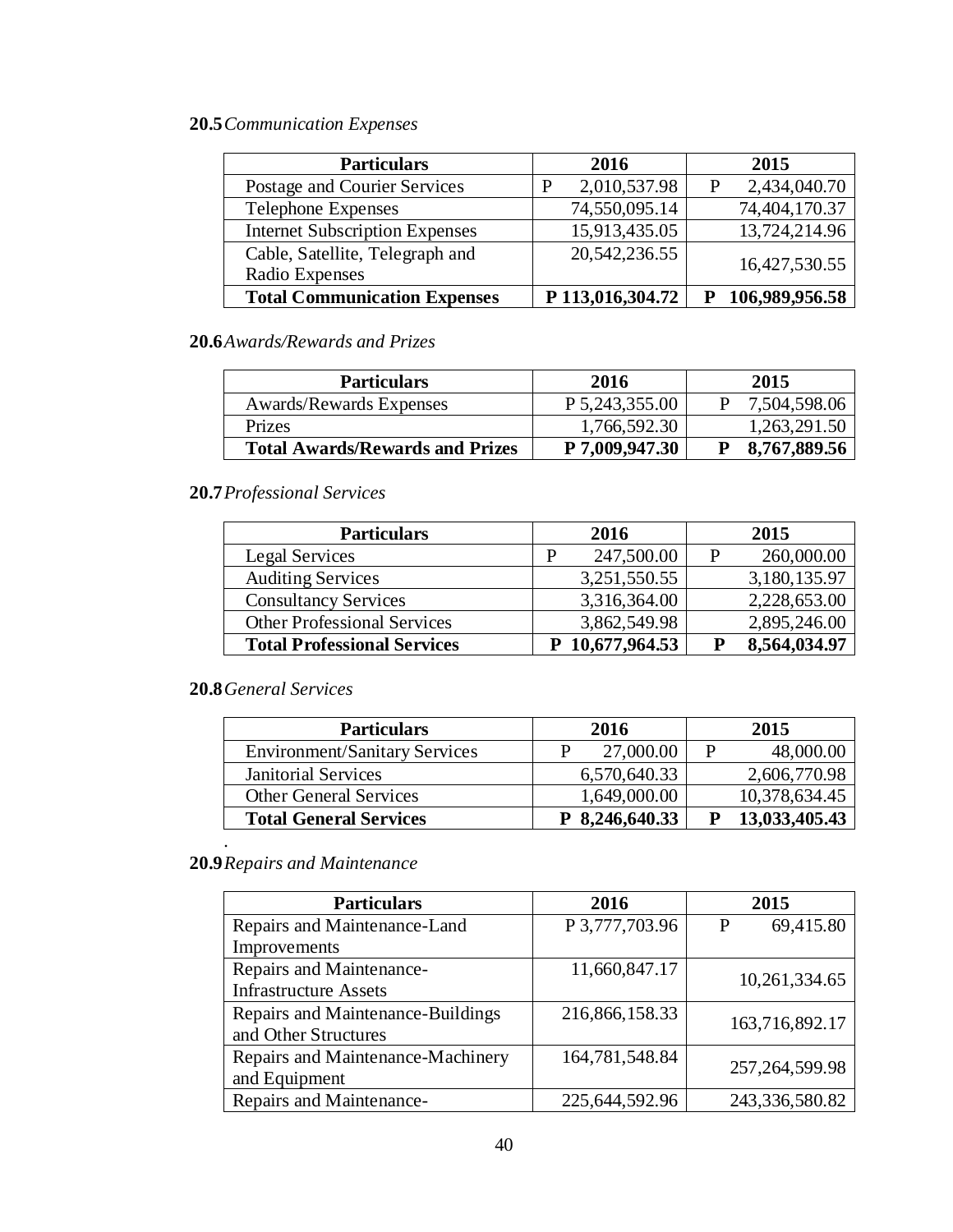| <b>Particulars</b>                   | 2016               | 2015                |
|--------------------------------------|--------------------|---------------------|
| <b>Transportation Equipment</b>      |                    |                     |
| Repairs and Maintenance-Furniture    | 4,157,559.71       | 3,687,620.73        |
| and Fixtures                         |                    |                     |
| Repairs and Maintenance-Leased       | 22,000.00          | 1,995.50            |
| Assets                               |                    |                     |
| Repairs and Maintenance-Leased       | 8,000.00           |                     |
| <b>Assets Improvements</b>           |                    |                     |
| Repairs and Maintenance- Semi-       | 10,000.00          |                     |
| Expendable Machinery and             |                    |                     |
| Equipment                            |                    |                     |
| Repairs and Maintenance-Other        | 306,866.97         |                     |
| Property, Plant and Equipment        |                    | 347,980.00          |
| <b>Total Repairs and Maintenance</b> | P 627, 235, 277.94 | 678,686,419.65<br>P |
| <b>Expenses</b>                      |                    |                     |
|                                      |                    |                     |

**20.10***Taxes, Insurance Premiums and Other Fees*

| <b>Particulars</b>                     | 2016             | 2015             |
|----------------------------------------|------------------|------------------|
| Taxes, Duties and Licenses             | P 137,753,987.55 | P 100,526,135.33 |
| <b>Fidelity Bond Premiums</b>          | 7,662,159.96     | 7,294,053.68     |
| <b>Insurance Expenses</b>              | 18,844,219.64    | 17,483,560.25    |
| <b>Total Taxes, Insurance Premiums</b> | P 164,260,367.15 | P 125,303,749.26 |
| and Other Fees                         |                  |                  |

#### **20.11***Other Maintenance and Operating Expenses*

*.*

| <b>Particulars</b>                          | 2016            | 2015             |
|---------------------------------------------|-----------------|------------------|
| <b>Advertising Expenses</b>                 | 736,648.60<br>P | P<br>369,820.75  |
| Printing and Publication Expenses           | 12,075,083.65   | 8,951,364.49     |
| <b>Representation Expenses</b>              | 381,899,276.99  | 282,021,979.87   |
| <b>Transportation and Delivery Expenses</b> | 10,730,987.31   | 12,948,146.71    |
| Rent/Lease Expenses                         | 41,415,437.77   | 13,939,183.39    |
| Membership Dues and Contributions           | 59,700.00       | 36,750.00        |
| to Organizations                            |                 |                  |
| <b>Subscription Expenses</b>                | 2,295,670.70    | 2,436,353.50     |
| Donations                                   | 50,000.00       | 50,000.00        |
| Litigation/Acquired Assets Expenses         | 1,000,000.00    |                  |
| Other Maintenance and Operating             | 16,692,060.48   | 23, 247, 580. 98 |
| <b>Expenses</b>                             |                 |                  |
| <b>Total Other Maintenance and</b>          | P466,954,865.50 | P 344,001,179.69 |
| <b>Operating Expenses</b>                   |                 |                  |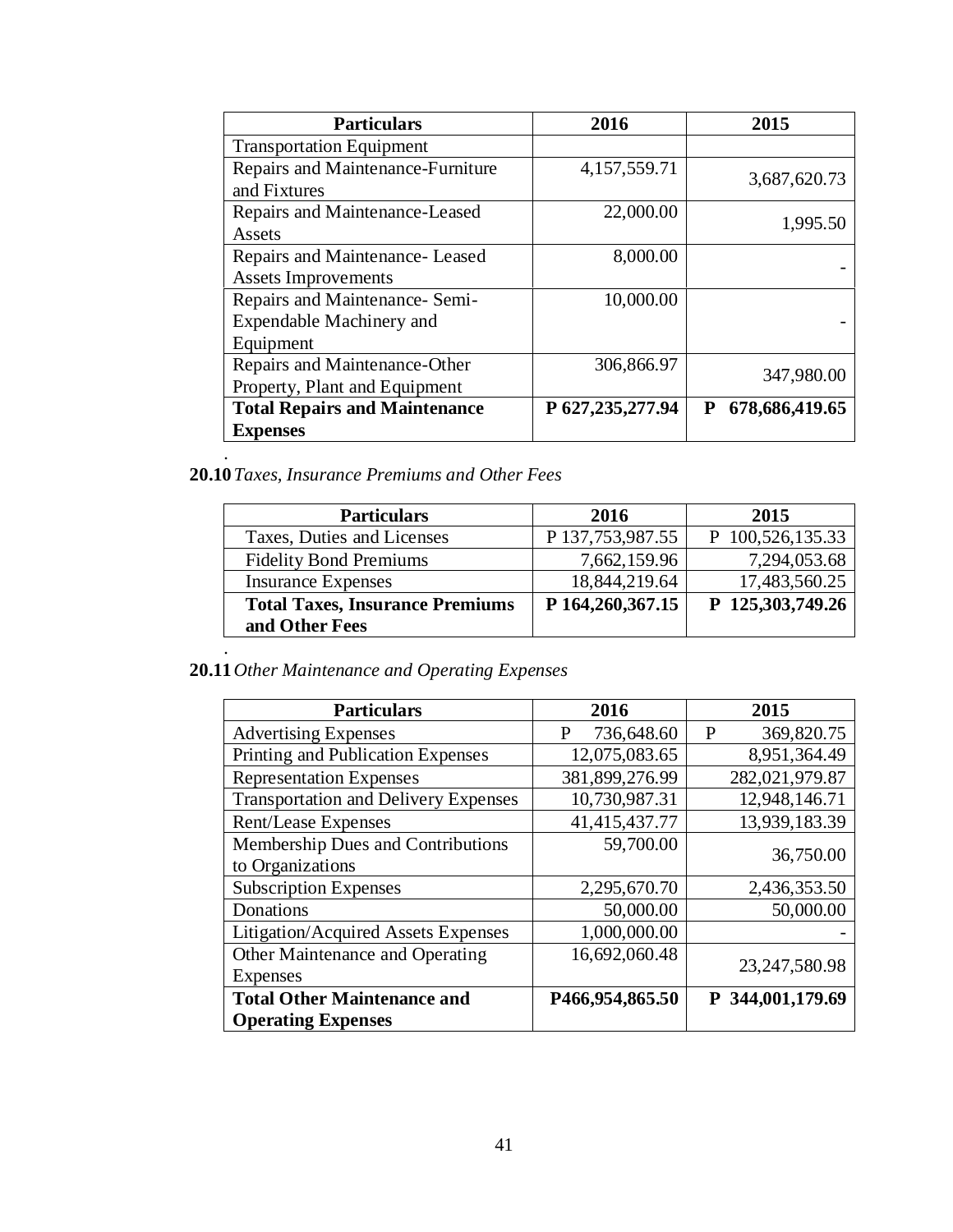# **21. Non-Cash Expenses**

| <b>Particulars</b>                                    | 2016              | 2015              |
|-------------------------------------------------------|-------------------|-------------------|
| Depreciation                                          |                   |                   |
| Depreciation-Land Improvements                        | P 28,707,010.15   | P 32,691,246.70   |
| Depreciation-Infrastructure Assets                    | 6,434,588.73      | 5,389,706.75      |
| Depreciation-Buildings and Other<br><b>Structures</b> | 369, 275, 177. 35 | 372,594,563.66    |
| Depreciation-Machinery and<br>Equipment               | 721,644,324.36    | 905, 213, 284. 36 |
| Depreciation-Transportation<br>Equipment              | 337,160,883.83    | 571,877,978.41    |
| Depreciation-Furniture, Fixtures and<br><b>Books</b>  | 2,334,645.67      | 2,089,951.51      |
| Depreciation-Other Property, Plant<br>Equipment       | 19,588,138.51     | 14,526,373.23     |
| <b>Impairment Loss</b>                                | 11,952,686.82     |                   |
| <b>Total Non-Cash Expenses</b>                        | P1,497,097,455.42 | P1,904,383,104.62 |

# **22. Net Financial Assistance and Subsidy**

| <b>Particulars</b>                               | 2016               | 2015                 |
|--------------------------------------------------|--------------------|----------------------|
| NCA received from DBM &<br><b>GHQ</b>            |                    |                      |
| Regular Agency                                   | P50,211,133,114.80 | P45,337,533,192.00   |
| <b>BCDA</b>                                      | 155,160,728.00     | 157,579,579.00       |
| Total                                            | 50,366,293,842.80  | 45, 495, 112, 771.00 |
| Add: Tax Remittance Advice                       |                    |                      |
| Regular Agency                                   | 1,991,073,192.92   | 1,791,556,600.38     |
| <b>BCDA</b>                                      |                    | 4,245,539.76         |
| Adjustments                                      | 179, 451, 175. 40  | 112,136,521.39       |
| <b>Total Subsidy from National</b><br>Government | 52,536,818,211.12  | 47,403,051,432.53    |
| Less: Reversion of Unutilized<br><b>NCA</b>      |                    |                      |
| Regular Agency                                   | 6,256,751.09       | 2,797,441.77         |
| <b>BCDA</b>                                      | 529,986.91         | 2,205,060.53         |
| <b>Total Reversion</b>                           | 6,786,738.00       | 5,002,502.30         |
| Transferred to AFPMC, GHQ,<br>PAF                |                    | 14,048,016.97        |
| Sub-total                                        | 6,786,738.00       | 19,050,519.27        |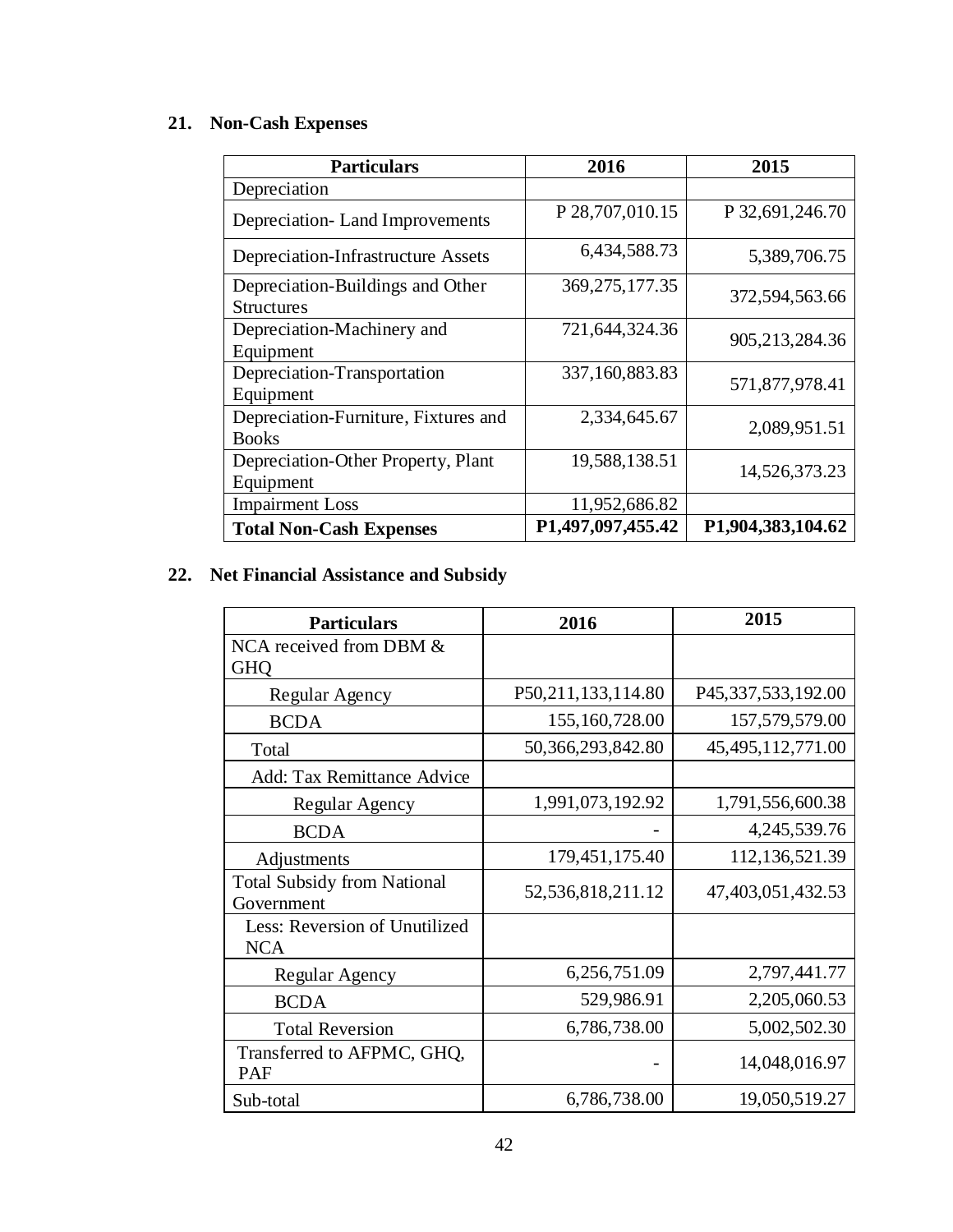| <b>Particulars</b>                                  | 2016               | 2015                |
|-----------------------------------------------------|--------------------|---------------------|
| Net Subsidy from National<br>Government             | 52,530,031,473.12  | 47,384,000,913.26   |
| Subsidy from Central Office                         | 398,472,923.60     |                     |
| Subsidy to Operating Units                          | (495, 248, 605.45) |                     |
| <b>Total Financial</b><br><b>Assistance/Subsidy</b> | P52,433,255,791.27 | P 47,384,000,913.26 |

# **23. Adjustments on Cash Flows consist of the following**:

| <b>Particulars</b>                        | 2016                          | 2015            |
|-------------------------------------------|-------------------------------|-----------------|
| <b>Adjustment on Cash Inflows</b>         |                               |                 |
| Restoration of cash for                   |                               |                 |
| cancelled/lost/stale checks/ADA           | P <sub>15</sub> , 112, 828.80 | P6,634,383.85   |
| Restoration of cash for unreleased checks |                               | 41,191,028.90   |
| Reversal of Unused NCA for Special        |                               |                 |
| <b>Account and Trust</b>                  | 4,428,928.38                  |                 |
| Other adjustments-Inflow                  | 18,744,711.68                 | 171,447,640.39  |
| <b>Total Adjustments on Cash Inflows</b>  | 38,286,468.86                 | 219,273,053.14  |
|                                           |                               |                 |
| <b>Adjustment on Cash Outflows</b>        |                               |                 |
| Adjustment for dishonored checks          |                               | 143,796.70      |
| Reversing entry for unreleased checks in  |                               |                 |
| previous year                             | 41,236,528.90                 | 50,285,999.99   |
| Receipt of NCA for Trust and Other        |                               |                 |
| Receipts                                  | 80,233,679.00                 |                 |
| Closing of Cash-Treasury/Agency           |                               |                 |
| Deposit Regular                           | 1,722,275.94                  |                 |
| Other adjustments-Outflow                 | 8,316,927.52                  | 534,997,110.16  |
| <b>Total Adjustments on Cash Outflows</b> | P131,509,411.36               | P585,426,906.85 |

# **24. Status of Allotments, Obligations and Balances**

| <b>Expense Class</b>      | <b>Allotment Received</b> | Obligation        | Retained/<br><b>Extended</b><br><b>Balances</b> |
|---------------------------|---------------------------|-------------------|-------------------------------------------------|
| <b>Regular Fund</b>       |                           |                   |                                                 |
| <b>Personnel Services</b> | 39,113,469,517.00         | 39,113,469,517.00 |                                                 |
| Maintenance and           |                           |                   |                                                 |
| <b>Other Operating</b>    |                           |                   |                                                 |
| Expenses                  | 7,609,720,000.00          | 6,262,363,540.49  | 1,347,356,459.51                                |
| Capital Outlay            | 244,261,000.00            | 82,458,350.45     | 161,802,649.55                                  |